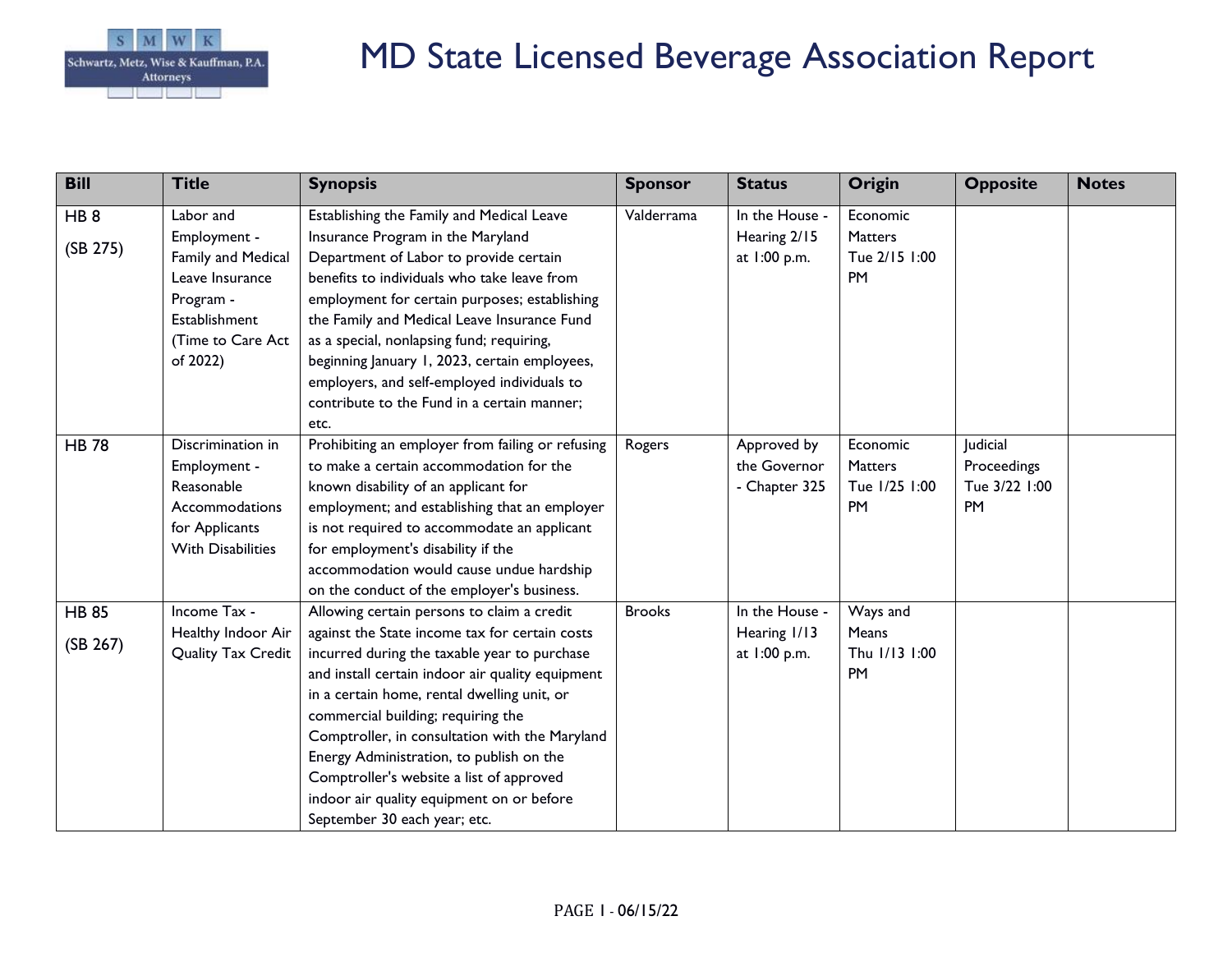

| <b>Bill</b>   | <b>Title</b>                                                                                                                                                      | <b>Synopsis</b>                                                                                                                                                                                                                                                                                                                                                                                                                                                                                                                                                                 | <b>Sponsor</b>                     | <b>Status</b>                                                                                        | Origin                                                     | <b>Opposite</b>                                                                    | <b>Notes</b> |
|---------------|-------------------------------------------------------------------------------------------------------------------------------------------------------------------|---------------------------------------------------------------------------------------------------------------------------------------------------------------------------------------------------------------------------------------------------------------------------------------------------------------------------------------------------------------------------------------------------------------------------------------------------------------------------------------------------------------------------------------------------------------------------------|------------------------------------|------------------------------------------------------------------------------------------------------|------------------------------------------------------------|------------------------------------------------------------------------------------|--------------|
| <b>HB 135</b> | Environment -<br>Single-Use Plastics<br>- Restrictions                                                                                                            | Prohibiting, beginning January 1, 2023, a food<br>service business from providing certain single-<br>use food or beverage products to a customer<br>ordering carryout or delivery from or dining<br>inside the food service business unless the<br>customer requests or accepts an offer for the<br>single-use products; requiring a food service<br>business to maintain a limited stock of single-<br>use plastic straws for certain customers; and<br>authorizing a food service business to submit a<br>request to a governmental entity for a waiver<br>of up to 3 months. | Love                               | In the House -<br><b>Unfavorable</b><br><b>Report by</b><br>Economic<br><b>Matters</b>               | Economic<br><b>Matters</b><br>Wed 2/2 1:00<br>PM           |                                                                                    |              |
| <b>HB 217</b> | Task Force on<br><b>Recycling Policy</b><br>and Recycling and<br>Waste Systems in<br>Maryland                                                                     | Establishing the Task Force on Recycling Policy<br>and Recycling and Waste Systems in Maryland<br>to review the Maryland Recycling Act, study<br>the recycling and waste systems in Maryland,<br>and make recommendations on updating the<br>Maryland Recycling Act and implementing<br>regional recycling and waste disposal facilities;<br>and requiring the Task Force to report its<br>findings and recommendations to certain<br>legislative Committees by June 30, 2023.                                                                                                  | Love                               | In the House -<br>Hearing 2/02<br>at 1:00 p.m.                                                       | Environment<br>and<br>Transportation<br>Wed 2/2 1:00<br>PM |                                                                                    |              |
| <b>HB 232</b> | Montgomery<br>County - Alcoholic<br>Beverages - Class<br>B Beer, Wine, and<br>Liquor<br>(Clubhouse/Lodge)<br>License -<br>Manufacturer's<br>Licenses MC 23-<br>22 | Authorizing the holder of a Class B-BWL<br>(clubhouse/lodge) license in Montgomery<br>County to be issued a Class 4 limited winery<br>license and a Class 7 micro-brewery license to<br>manufacture, sell, and serve certain products;<br>and providing that certain restrictions and<br>requirements on the holder of a Class 4<br>limited winery license do not apply to the<br>holder of both a Class B-BWL<br>(clubhouse/lodge) license and a Class 4 limited<br>winery license.                                                                                            | Montgomery<br>County<br>Delegation | Enacted under<br>Article II,<br>Section 17(c)<br>of the<br>Maryland<br>Constitution -<br>Chapter 744 | Economic<br><b>Matters</b><br>Mon 2/21 1:00<br><b>PM</b>   | Education,<br>Health, and<br>Environmental<br>Affairs<br>Fri 4/1 1:00<br><b>PM</b> |              |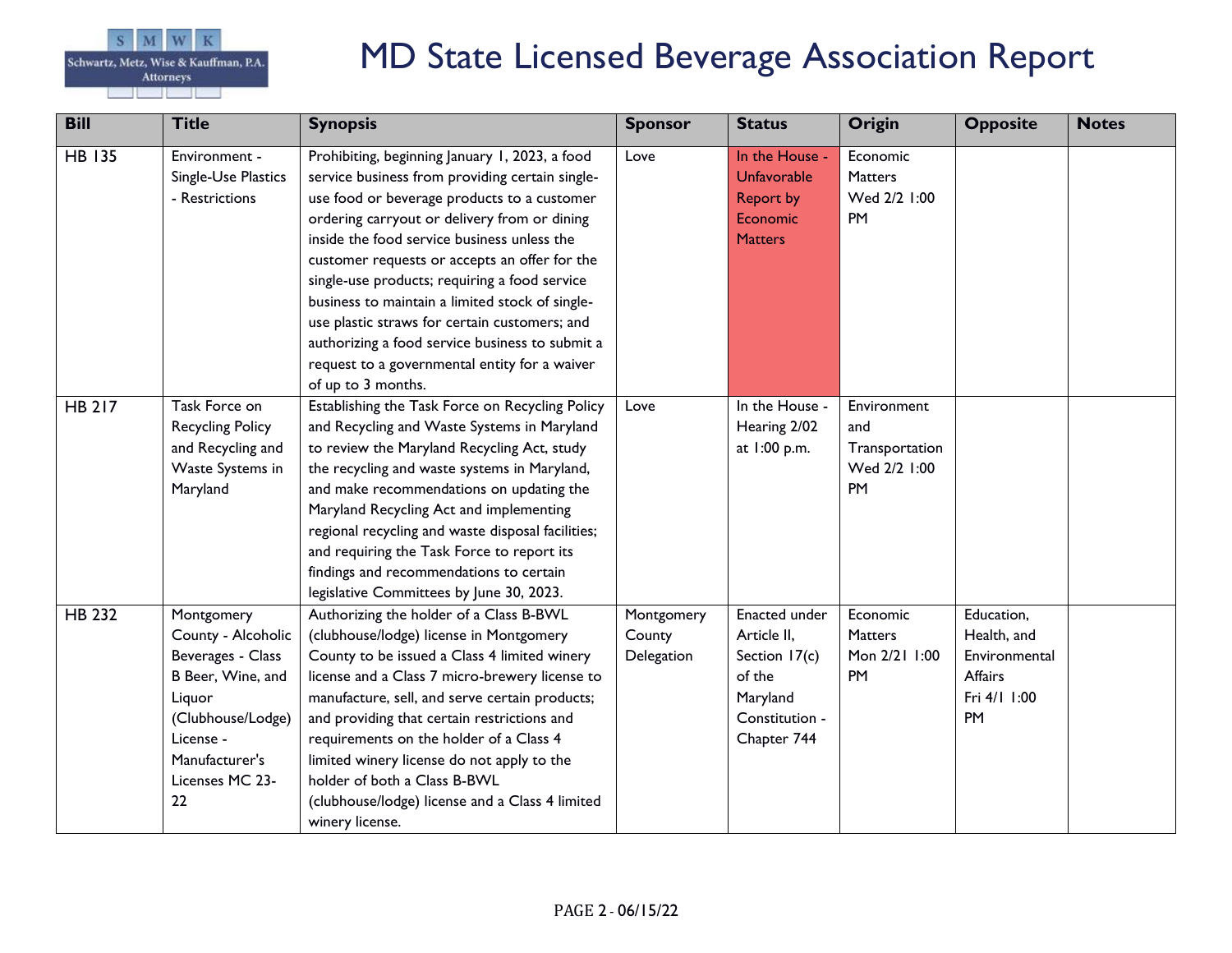

| <b>Bill</b>   | <b>Title</b>                                                                                                                                       | <b>Synopsis</b>                                                                                                                                                                                                                                                                                                                                                                                                | <b>Sponsor</b>                     | <b>Status</b>                                                                                        | Origin                                                   | <b>Opposite</b>                                                                           | <b>Notes</b> |
|---------------|----------------------------------------------------------------------------------------------------------------------------------------------------|----------------------------------------------------------------------------------------------------------------------------------------------------------------------------------------------------------------------------------------------------------------------------------------------------------------------------------------------------------------------------------------------------------------|------------------------------------|------------------------------------------------------------------------------------------------------|----------------------------------------------------------|-------------------------------------------------------------------------------------------|--------------|
| <b>HB 233</b> | Montgomery<br>County - Alcoholic<br>Beverages - Class<br>7 Micro-Brewery<br>License and<br>Licenses in the<br>Town of<br>Kensington MC<br>$07-22$  | Adding a holder of a Class D beer, wine, and<br>liquor license to the list of license holders in<br>Montgomery County eligible to be issued a<br>Class 7 micro-brewery license by the Alcohol<br>and Tobacco Commission; and increasing the<br>number of alcoholic beverages licenses that the<br>Board of License Commissioners for<br>Montgomery County is authorized to issue in<br>the Town of Kensington. | Montgomery<br>County<br>Delegation | Enacted under<br>Article II,<br>Section 17(c)<br>of the<br>Maryland<br>Constitution -<br>Chapter 745 | Economic<br><b>Matters</b><br>Mon 2/21 1:00<br><b>PM</b> | Education,<br>Health, and<br>Environmental<br><b>Affairs</b><br>Fri 4/1 1:00<br><b>PM</b> |              |
| HB 239        | Montgomery<br>County - Alcoholic<br>Beverages - Class<br>D Beer and Wine<br>License - Farm<br>Breweries and<br><b>Limited Wineries</b><br>MC 21-22 | Authorizing the Board of License<br><b>Commissioners for Montgomery County to</b><br>issue one Class D beer and wine license to a<br>holder of a Class 8 farm brewery license and a<br>holder of a Class 4 limited winery license to<br>sell certain products.                                                                                                                                                 | Montgomery<br>County<br>Delegation | In the House -<br>Hearing 2/21<br>at 1:00 p.m.                                                       | Economic<br>Matters<br>Mon 2/21 1:00<br><b>PM</b>        |                                                                                           |              |
| <b>HB 241</b> | Montgomery<br>County -<br>Damascus -<br>Alcoholic<br>Beverages - Class<br>B Beer, Wine, and<br>Liquor License<br>Referendum MC<br>$12 - 22$        | Authorizing the Board of License<br><b>Commissioners for Montgomery County to</b><br>issue a Class B beer, wine, and liquor license in<br>Damascus (12th election district); and<br>submitting the Act to a referendum of the<br>qualified voters of the 12th election district in<br>Montgomery County.                                                                                                       | Montgomery<br>County<br>Delegation | Enacted under<br>Article II,<br>Section 17(c)<br>of the<br>Maryland<br>Constitution -<br>Chapter 746 | Economic<br><b>Matters</b><br>Mon 2/21 1:00<br>PM        | Education,<br>Health, and<br>Environmental<br>Affairs<br>Fri 4/1 1:00<br>PM               |              |
| <b>HB 242</b> | Montgomery<br>County - Alcoholic<br>Beverages -<br>Consumption<br>Only Marketplace<br>Licenses MC 06-<br>22                                        | Authorizing the Montgomery County Board of<br>License Commissioners to issue a consumption<br>only marketplace license to the management<br>company of a commercial shopping center; and<br>requiring that the designated outdoor area<br>identified in a consumption only marketplace<br>license application be within 1,000 feet of,<br>rather than contiguous to, the commercial<br>shopping center.        | Montgomery<br>County<br>Delegation | Enacted under<br>Article II,<br>Section 17(c)<br>of the<br>Maryland<br>Constitution -<br>Chapter 747 | Economic<br><b>Matters</b><br>Mon 2/21 1:00<br>PM        | Education,<br>Health, and<br>Environmental<br><b>Affairs</b><br>Fri 4/1 1:00<br>PM        |              |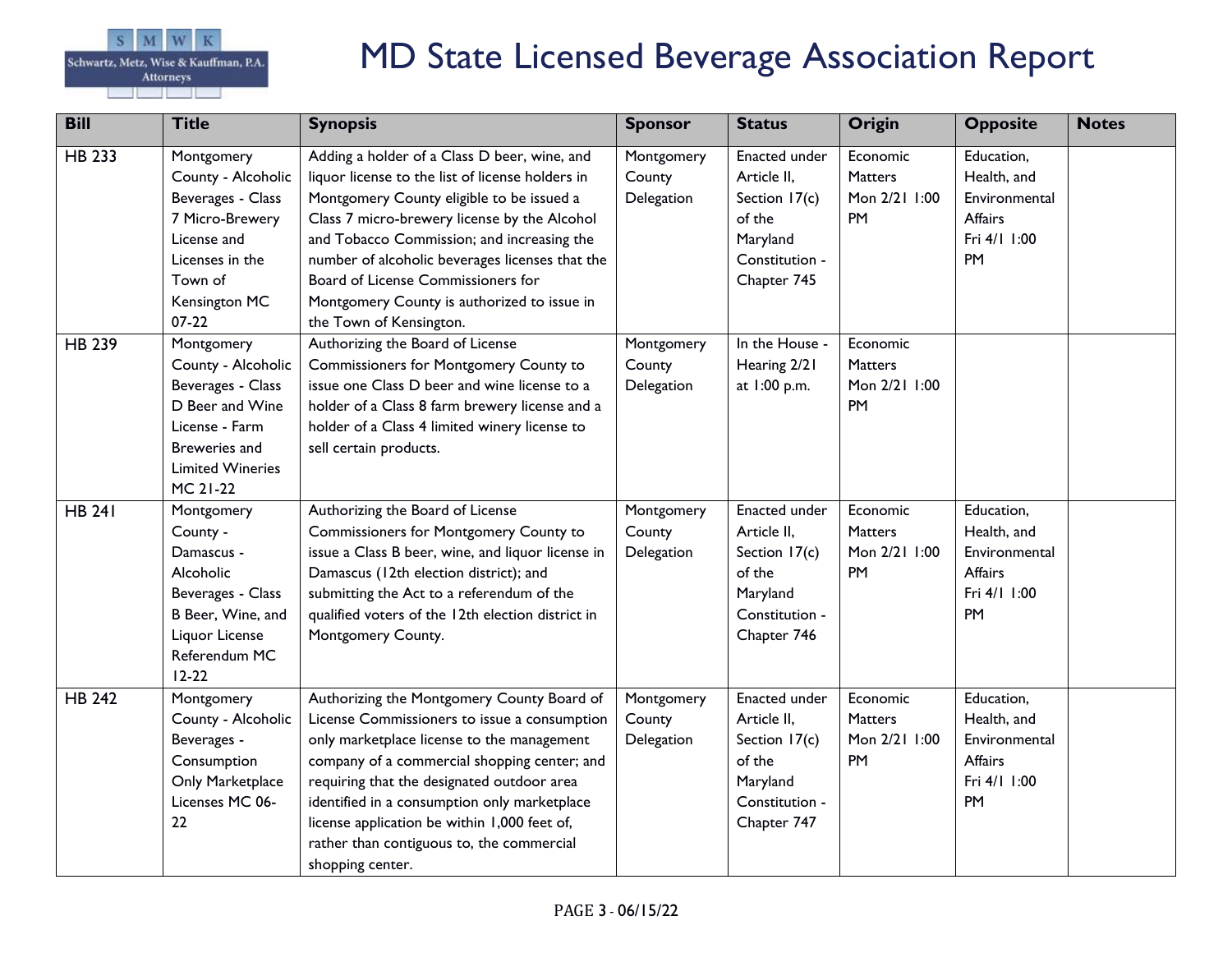

| <b>Bill</b>              | <b>Title</b>                                                                                                | <b>Synopsis</b>                                                                                                                                                                                                                                                                                                                                                                                                                                                                                                       | <b>Sponsor</b>                     | <b>Status</b>                                                                                        | <b>Origin</b>                                     | <b>Opposite</b>                                                                    | <b>Notes</b> |
|--------------------------|-------------------------------------------------------------------------------------------------------------|-----------------------------------------------------------------------------------------------------------------------------------------------------------------------------------------------------------------------------------------------------------------------------------------------------------------------------------------------------------------------------------------------------------------------------------------------------------------------------------------------------------------------|------------------------------------|------------------------------------------------------------------------------------------------------|---------------------------------------------------|------------------------------------------------------------------------------------|--------------|
| <b>HB 280</b>            | Washington<br>County - Alcoholic<br>Beverages - Class<br><b>CT License</b>                                  | Altering the requirements for premises for<br>which a Class CT (cinema/theater) (on-sale)<br>beer, wine, and liquor license may be issued in<br>Washington County.                                                                                                                                                                                                                                                                                                                                                    | Washington<br>County<br>Delegation | Enacted under<br>Article II,<br>Section 17(c)<br>of the<br>Maryland<br>Constitution -<br>Chapter 748 | Economic<br><b>Matters</b><br>Mon 2/21 1:00<br>PM | Education,<br>Health, and<br>Environmental<br><b>Affairs</b><br>Fri 4/1 1:00<br>PM |              |
| <b>HB 281</b>            | Washington<br>County - Alcoholic<br>Beverages - Special<br>Event Permits for<br>Wineries - Sunset<br>Repeal | Repealing the termination provision for a<br>certain provision of law increasing, from 32 to<br>60, the number of times per year a holder of a<br>Class 3 winery license or a Class 4 limited<br>winery license may use a certain special event<br>permit in Washington County.                                                                                                                                                                                                                                       | Washington<br>County<br>Delegation | In the House -<br><b>Unfavorable</b><br><b>Report by</b><br>Economic<br><b>Matters</b>               | Economic<br><b>Matters</b><br>Mon 2/21 1:00<br>PM |                                                                                    |              |
| <b>HB 311</b>            | Washington<br>County - Alcoholic<br><b>Beverages Licenses</b><br>- Class 3 Winery                           | Authorizing the Board of License<br>Commissioners for Washington County to<br>issue a Class D beer and wine license to<br>holders of a Class 3 winery license that held<br>Class 4 limited winery licenses prior to May 31,<br>2018 and produce less than 30,000 gallons<br>annually; authorizing the holder of a certain<br>Class D beer and wine license in the county to<br>sell only wine the holder produces; and<br>prohibiting the transfer of the license to<br>another owner or for use at another premises. | Washington<br>County<br>Delegation | In the House -<br><b>Unfavorable</b><br><b>Report by</b><br>Economic<br><b>Matters</b>               | Economic<br><b>Matters</b><br>Mon 2/21 1:00<br>PM |                                                                                    |              |
| <b>HB 324</b><br>(SB 72) | Minority<br>Participation in the<br>Alcoholic<br>Beverages Industry<br>- Study                              | Requiring the Governor's Office of Small,<br>Minority, and Women Business Affairs to<br>conduct a study of the participation of<br>minority-owned businesses in the alcoholic<br>beverages industry in the State; requiring the<br>Office of the Attorney General and the<br>Department of Transportation to provide staff<br>for the study; and requiring the Office to<br>report its finding and recommendations to the<br>Governor and the General Assembly by<br>January 1, 2023.                                 | D. Barnes                          | Enacted under<br>Article II,<br>Section 17(c)<br>of the<br>Maryland<br>Constitution -<br>Chapter 749 | Economic<br>Matters<br>Mon 2/21 1:00<br>PM        | Education,<br>Health, and<br>Environmental<br>Affairs                              |              |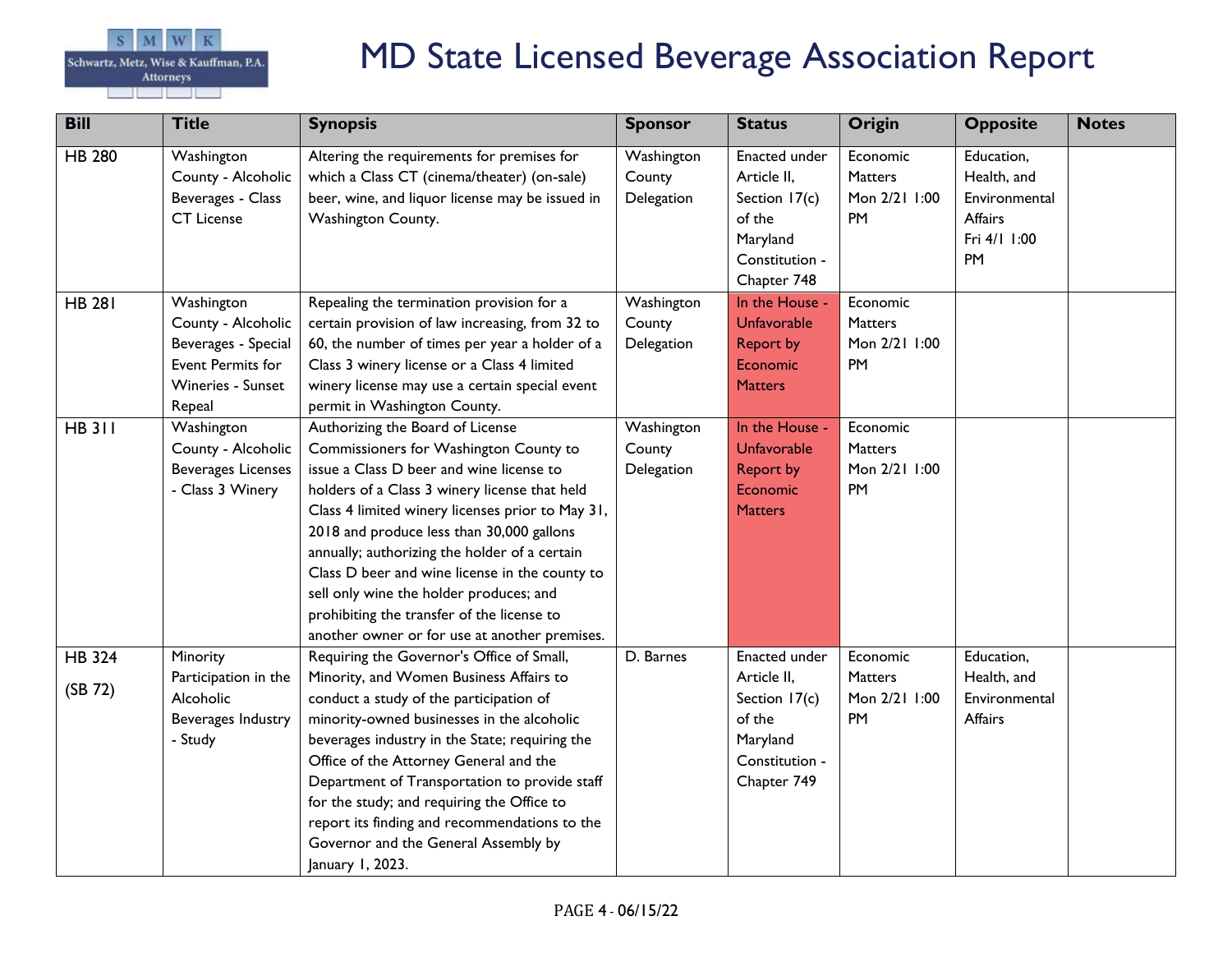

| <b>Bill</b>   | <b>Title</b>                                                                                                                         | <b>Synopsis</b>                                                                                                                                                                                                                                                                                                                                                                                                                     | <b>Sponsor</b>                             | <b>Status</b>                                                                                        | Origin                                                   | <b>Opposite</b>                                                                           | <b>Notes</b> |
|---------------|--------------------------------------------------------------------------------------------------------------------------------------|-------------------------------------------------------------------------------------------------------------------------------------------------------------------------------------------------------------------------------------------------------------------------------------------------------------------------------------------------------------------------------------------------------------------------------------|--------------------------------------------|------------------------------------------------------------------------------------------------------|----------------------------------------------------------|-------------------------------------------------------------------------------------------|--------------|
| <b>HB 356</b> | Prince George's<br>County - Alcoholic<br>Beverages -<br>Licenses for<br>Supermarkets PG<br>304-22                                    | Authorizing the Board of License<br>Commissioners for Prince George's County to<br>issue a Class A beer and light wine license for<br>use in a supermarket that has been certified by<br>the Prince George's County Council as being<br>located within a food desert or food swamp;<br>and specifying that the Board may issue only<br>three specified licenses for use in any single<br>legislative district.                      | Prince<br>George's<br>County<br>Delegation | In the House -<br><b>Unfavorable</b><br><b>Report by</b><br>Economic<br><b>Matters</b>               | Economic<br><b>Matters</b><br>Mon 2/21 1:00<br><b>PM</b> |                                                                                           |              |
| <b>HB 357</b> | Prince George's<br>County - Alcoholic<br>Beverages -<br>Sunday Off-Sale<br>Permits PG 301-22                                         | Repealing a provision of law limiting the<br>issuance by the Board of License<br>Commissioners for Prince George's County of<br>certain Sunday off-sale permits to holders of a<br>certain license acquired on or after January 1,<br>2016; and repealing the limit on the number of<br>Sunday off-sale permits that may be in effect at<br>any one time.                                                                           | Prince<br>George's<br>County<br>Delegation | Enacted under<br>Article II,<br>Section 17(c)<br>of the<br>Maryland<br>Constitution -<br>Chapter 751 | Economic<br><b>Matters</b><br>Mon 2/21 1:00<br><b>PM</b> | Education,<br>Health, and<br>Environmental<br><b>Affairs</b><br>Fri 4/1 1:00<br><b>PM</b> |              |
| <b>HB 359</b> | Prince George's<br>County - Alcoholic<br>Beverages -<br><b>Transfer of Class</b><br>A Beer, Wine, and<br>Liquor License PG<br>302-22 | Authorizing the Board of License<br>Commissioners for Prince George's County,<br>notwithstanding a certain prohibition on the<br>transfer of a license with an off-sale privilege,<br>to approve the transfer of a Class A beer,<br>wine, and liquor license to a premises located<br>in certain alcoholic beverages districts if there<br>is no Class A beer, wine, and liquor license<br>operating within I mile of the premises. | Prince<br>George's<br>County<br>Delegation | In the Senate -<br><b>Senate Refuses</b><br>to Recede                                                | Economic<br><b>Matters</b><br>Mon 2/21 1:00<br><b>PM</b> | Education,<br>Health, and<br>Environmental<br>Affairs<br>Fri 4/1 1:00<br><b>PM</b>        |              |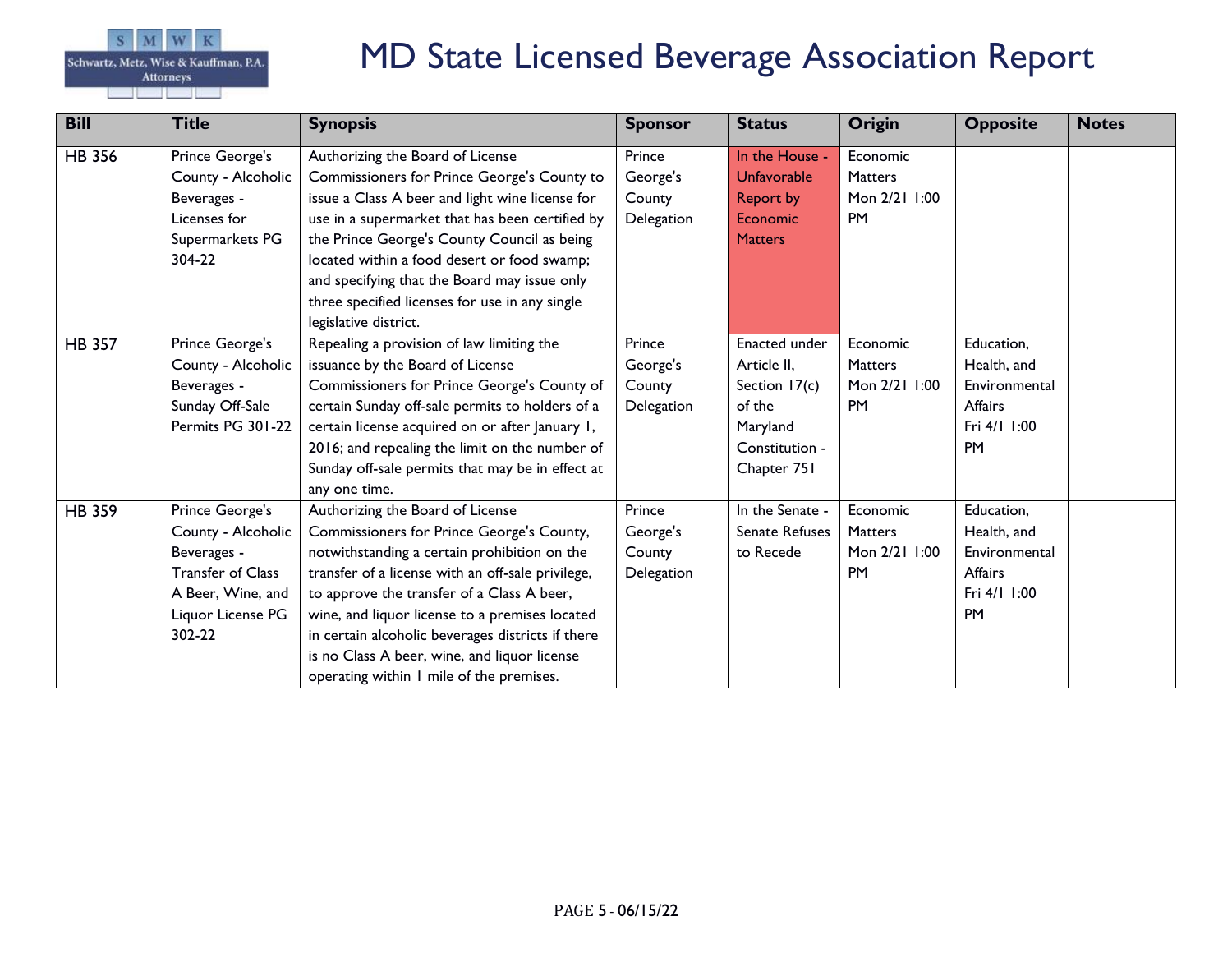

| <b>Bill</b>               | <b>Title</b>                                                                                                        | <b>Synopsis</b>                                                                                                                                                                                                                                                                                                                                                                                                                                                                                                                                                                                     | <b>Sponsor</b> | <b>Status</b>                                                                                        | Origin                                            | <b>Opposite</b>                                       | <b>Notes</b> |
|---------------------------|---------------------------------------------------------------------------------------------------------------------|-----------------------------------------------------------------------------------------------------------------------------------------------------------------------------------------------------------------------------------------------------------------------------------------------------------------------------------------------------------------------------------------------------------------------------------------------------------------------------------------------------------------------------------------------------------------------------------------------------|----------------|------------------------------------------------------------------------------------------------------|---------------------------------------------------|-------------------------------------------------------|--------------|
| <b>HB 372</b><br>(SB 222) | <b>Baltimore City -</b><br>Board of License<br>Commissioners -<br>Licensee Hours of<br>Operation and<br>Enforcement | Prohibiting a holder of a Class A license, a<br>Class B-D-7 license, or an adult entertainment<br>license issued by the Board of License<br>Commissioners for Baltimore City from<br>operating in a certain area in Baltimore City<br>later than 10 p.m. unless the holder takes<br>certain security measures; and requiring the<br>Downtown Commercial District Authority to<br>enter into a contract with the Baltimore Police<br>Department for the hiring of two police<br>officers to exclusively patrol certain areas at a<br>certain time on certain days.                                   | Clippinger     | Vetoed by the<br>Governor<br>(Duplicative)                                                           | Economic<br><b>Matters</b><br>Mon 2/21 1:00<br>PM | Education,<br>Health, and<br>Environmental<br>Affairs |              |
| <b>HB 431</b><br>(SB 530) | Maryland Fair<br><b>Scheduling Act</b>                                                                              | Requiring an employer who employs individuals<br>in a food service facility or retail establishment<br>to pay certain employees at a certain rate of<br>pay for certain shifts of work, except under<br>certain circumstances; and providing that<br>certain employees employed in a food service<br>facility or retail establishment have the right to<br>decline to work hours that occur during the II<br>hours following the end of a shift; etc.                                                                                                                                               | Foley          | In the House -<br><b>Unfavorable</b><br><b>Report by</b><br>Economic<br><b>Matters</b>               | Economic<br>Matters<br>Tue 2/22 1:00<br><b>PM</b> |                                                       |              |
| <b>HB 460</b><br>(SB 606) | <b>Baltimore County</b><br>- Alcoholic<br><b>Beverages Licenses</b><br>- Transfers                                  | Authorizing the Board of License<br>Commissioners for Baltimore County to<br>approve the transfer of a Class B or Class D<br>license in an eligible transferor district existing<br>on a certain date to another election district<br>under certain circumstances; limiting the<br>number of license transfers that the Board may<br>authorize from an eligible transferor district;<br>requiring the Board to notify the county when<br>the Board receives an application to transfer a<br>certain license; requiring the Board to deny a<br>certain transfer under certain circumstances;<br>etc. | Guyton         | Enacted under<br>Article II,<br>Section 17(c)<br>of the<br>Maryland<br>Constitution -<br>Chapter 752 | Economic<br><b>Matters</b><br>Mon 2/21 1:00<br>PM | Education,<br>Health, and<br>Environmental<br>Affairs |              |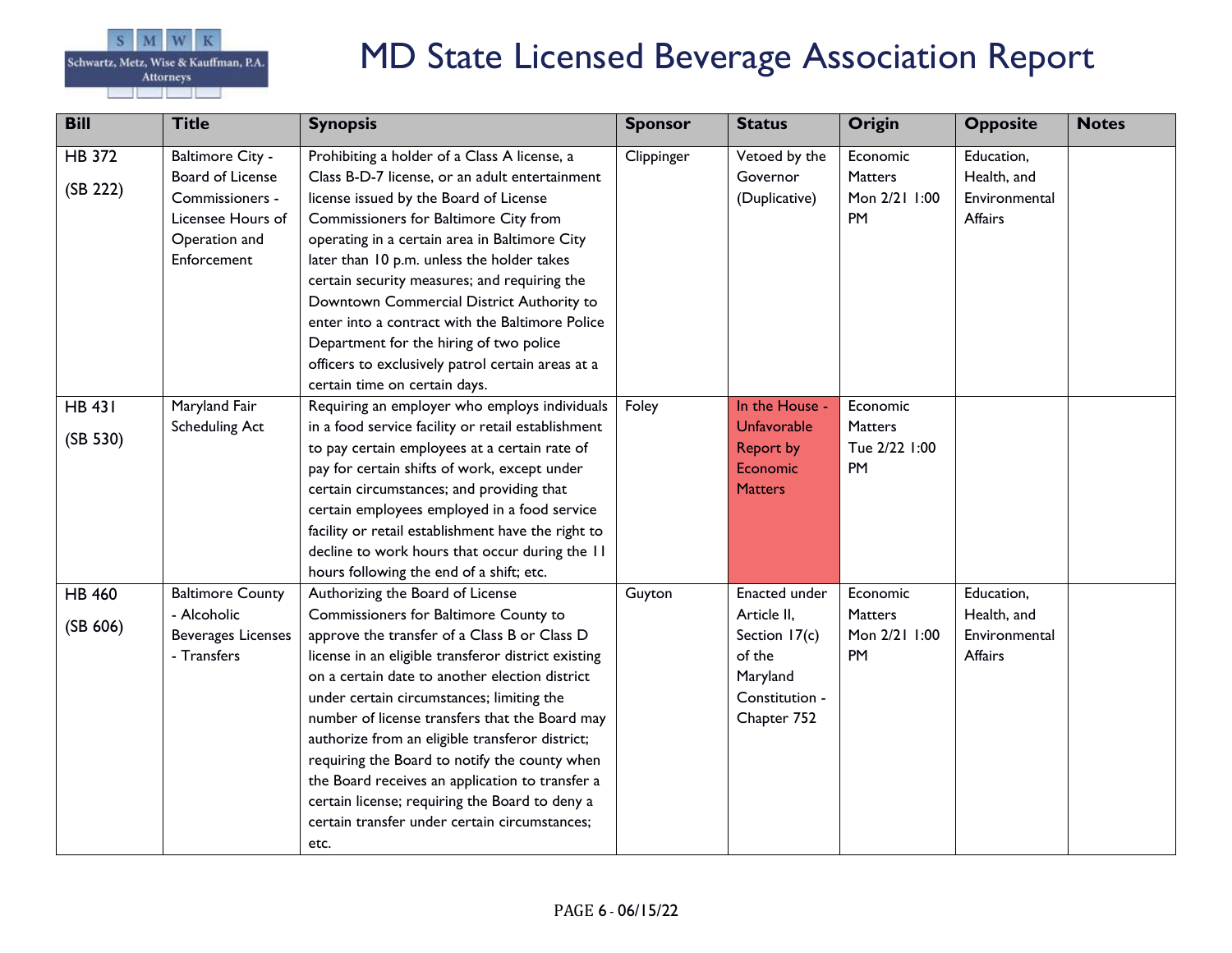

| <b>Bill</b>   | <b>Title</b>              | <b>Synopsis</b>                                     | <b>Sponsor</b> | <b>Status</b>  | <b>Origin</b>  | <b>Opposite</b> | <b>Notes</b> |
|---------------|---------------------------|-----------------------------------------------------|----------------|----------------|----------------|-----------------|--------------|
| <b>HB 464</b> | <b>Baltimore City -</b>   | Establishing a marketplace license in a certain     | Attar          | Enacted under  | Economic       | Education,      |              |
|               | 41st Legislative          | geographic area in the 41st legislative district in |                | Article II,    | <b>Matters</b> | Health, and     |              |
| (SB 445)      | District -                | Baltimore City; and authorizing the Board of        |                | Section 17(c)  | Mon 2/21 1:00  | Environmental   |              |
|               | Alcoholic                 | License Commissioners for Baltimore City to         |                | of the         | <b>PM</b>      | Affairs         |              |
|               | Beverages -               | issue the license.                                  |                | Maryland       |                |                 |              |
|               | Marketplace               |                                                     |                | Constitution - |                |                 |              |
|               | License                   |                                                     |                | Chapter 753    |                |                 |              |
| <b>HB 465</b> | Harford County -          | Establishing in Harford County a resort             | Harford        | Enacted under  | Economic       | Education,      |              |
|               | Alcoholic                 | complex license that authorizes the holder to       | County         | Article II,    | <b>Matters</b> | Health, and     |              |
| (SB 482)      | Beverages - Resort        | sell beer, wine, and liquor at certain outlets in   | Delegation     | Section 17(c)  | Mon 2/21 1:00  | Environmental   |              |
|               | Complex License           | the resort complex; and requiring an initial        |                | of the         | <b>PM</b>      | Affairs         |              |
|               |                           | license fee of \$3,500.                             |                | Maryland       |                |                 |              |
|               |                           |                                                     |                | Constitution - |                |                 |              |
|               |                           |                                                     |                | Chapter 754    |                |                 |              |
| <b>HB 474</b> | St. Mary's County         | Exempting the Town of Leonardtown from a            | St. Mary's     | Enacted under  | Economic       | Education,      |              |
|               | - Leonardtown -           | prohibition against issuing an alcoholic            | County         | Article II,    | <b>Matters</b> | Health, and     |              |
|               | Alcoholic                 | beverages license to an establishment located       | Delegation     | Section 17(c)  | Mon 2/21 1:00  | Environmental   |              |
|               | <b>Beverages Licenses</b> | within 300 feet of a place of worship.              |                | of the         | <b>PM</b>      | Affairs         |              |
|               | - Place of Worship        |                                                     |                | Maryland       |                | Fri 4/1 1:00    |              |
|               | <b>Distance</b>           |                                                     |                | Constitution - |                | <b>PM</b>       |              |
|               | Restriction               |                                                     |                | Chapter 755    |                |                 |              |
| <b>HB 493</b> | Harford County -          | Repealing the requirement that an individual        | Harford        | Enacted under  | Economic       | Education,      |              |
|               | Alcoholic                 | serve beer, wine, and liquor under a Harford        | County         | Article II,    | <b>Matters</b> | Health, and     |              |
| (SB 481)      | Beverages -               | County stadium beer, wine, and liquor license       | Delegation     | Section 17(c)  | Mon 2/21 1:00  | Environmental   |              |
|               | Service Under             | only in plastic, Styrofoam, or paper containers;    |                | of the         | <b>PM</b>      | Affairs         |              |
|               | <b>Stadium License</b>    | and authorizing an individual to serve beer,        |                | Maryland       |                |                 |              |
|               |                           | wine, and liquor in a glass container in an area    |                | Constitution - |                |                 |              |
|               |                           | in the stadium designated by the license holder     |                | Chapter 756    |                |                 |              |
|               |                           | to hold a special event.                            |                |                |                |                 |              |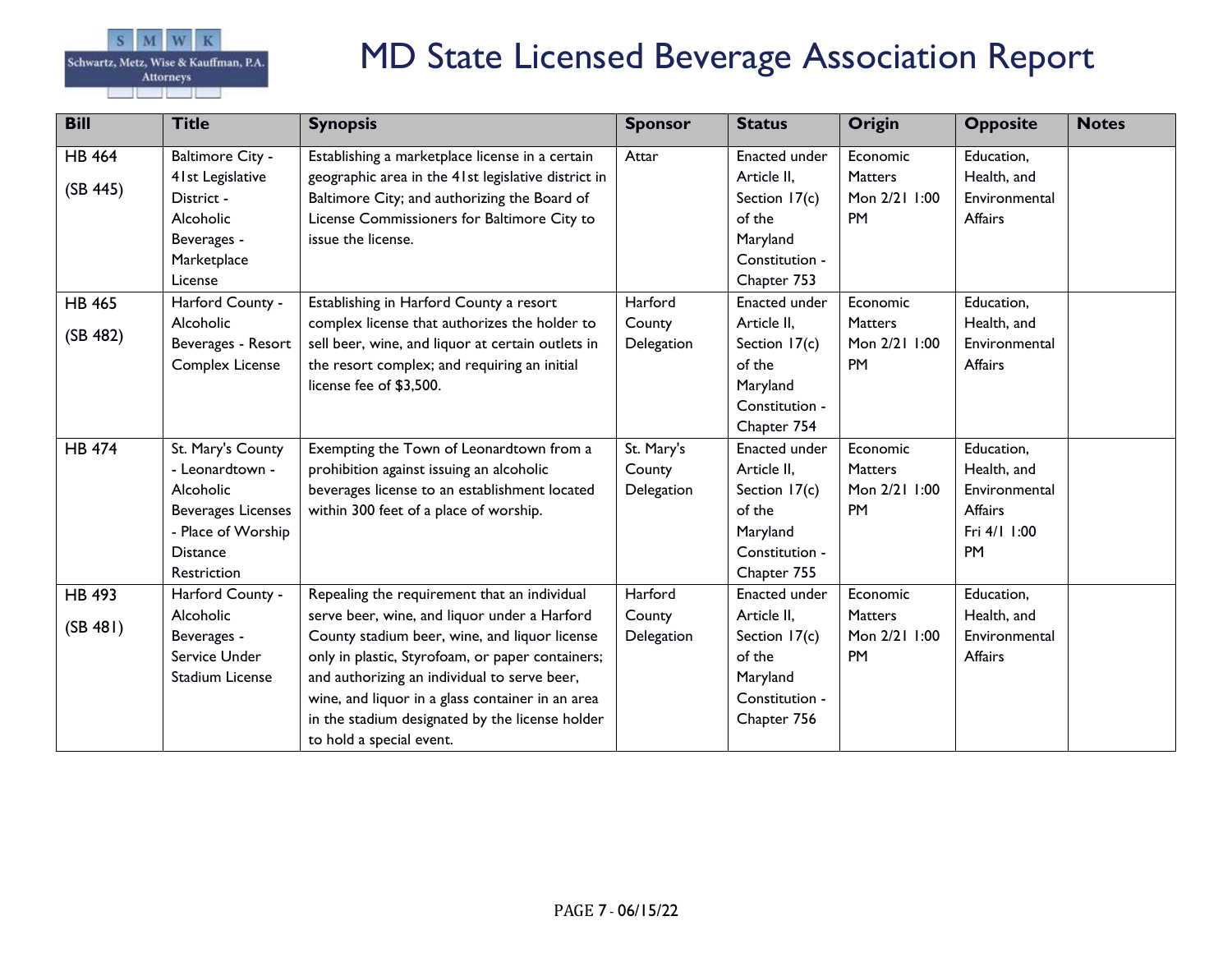

| <b>Bill</b>               | <b>Title</b>                                                                                                                   | <b>Synopsis</b>                                                                                                                                                                                                                                                                                                                                                                                                                                                                                                                                                       | <b>Sponsor</b>                  | <b>Status</b>                                                                                    | <b>Origin</b>                                            | <b>Opposite</b>                                       | <b>Notes</b> |
|---------------------------|--------------------------------------------------------------------------------------------------------------------------------|-----------------------------------------------------------------------------------------------------------------------------------------------------------------------------------------------------------------------------------------------------------------------------------------------------------------------------------------------------------------------------------------------------------------------------------------------------------------------------------------------------------------------------------------------------------------------|---------------------------------|--------------------------------------------------------------------------------------------------|----------------------------------------------------------|-------------------------------------------------------|--------------|
| <b>HB 496</b>             | Labor and<br>Employment -<br>Family and Medical<br>Leave Insurance<br>Program -<br>Establishment<br>(Time to Care Act<br>2022) | Establishing the Family and Medical Leave<br>Insurance Program in the Maryland<br>Department of Labor to provide temporary<br>benefits to individuals who take leave from<br>employment for certain purposes; establishing<br>the Family and Medical Leave Insurance Fund<br>to be used to pay certain benefits; requiring<br>certain employees, employers, and self-<br>employed individuals to contribute to the<br>Fund; requiring the Secretary to establish the<br>total rate of contribution; requiring the<br>Secretary to establish a system of appeals; etc. | Wilson                          | Vetoed by the<br>Governor<br>(Duplicative)                                                       | Economic<br>Matters<br>Tue 2/15 1:00<br><b>PM</b>        | Finance<br>Tue 3/29 1:00<br><b>PM</b>                 |              |
| <b>HB 506</b>             | Constitutional                                                                                                                 | Proposing an amendment to the Constitution                                                                                                                                                                                                                                                                                                                                                                                                                                                                                                                            | Qi                              | In the House -                                                                                   | Economic                                                 |                                                       |              |
| (SB 603)                  | Amendment -<br>Beer and Wine<br>Licenses - Retail<br>Grocery<br><b>Establishments</b>                                          | of Maryland to establish that, on or after July 1,<br>2024, a retail grocery establishment in the<br>State may obtain a license authorizing the retail<br>grocery establishment to sell beer and wine to<br>individuals who are at least 21 years old; and<br>submitting the amendment to the qualified<br>voters of the State at the next general election<br>to be held in November 2022.                                                                                                                                                                           |                                 | Withdrawn by<br>Sponsor                                                                          | <b>Matters</b><br>Mon 2/21 1:00<br><b>PM</b>             |                                                       |              |
| <b>HB 520</b><br>(SB 483) | Harford County -<br>Alcoholic<br>Beverages -<br>Stadium License<br><b>Annual Fee</b>                                           | Reducing the annual fee for a stadium beer,<br>wine, and liquor license in Harford County<br>from \$10,000 to \$4,000.                                                                                                                                                                                                                                                                                                                                                                                                                                                | Harford<br>County<br>Delegation | In the Senate -<br><b>First Reading</b><br>Education,<br>Health, and<br>Environmental<br>Affairs | Economic<br><b>Matters</b><br>Mon 2/21 1:00<br><b>PM</b> | Education,<br>Health, and<br>Environmental<br>Affairs |              |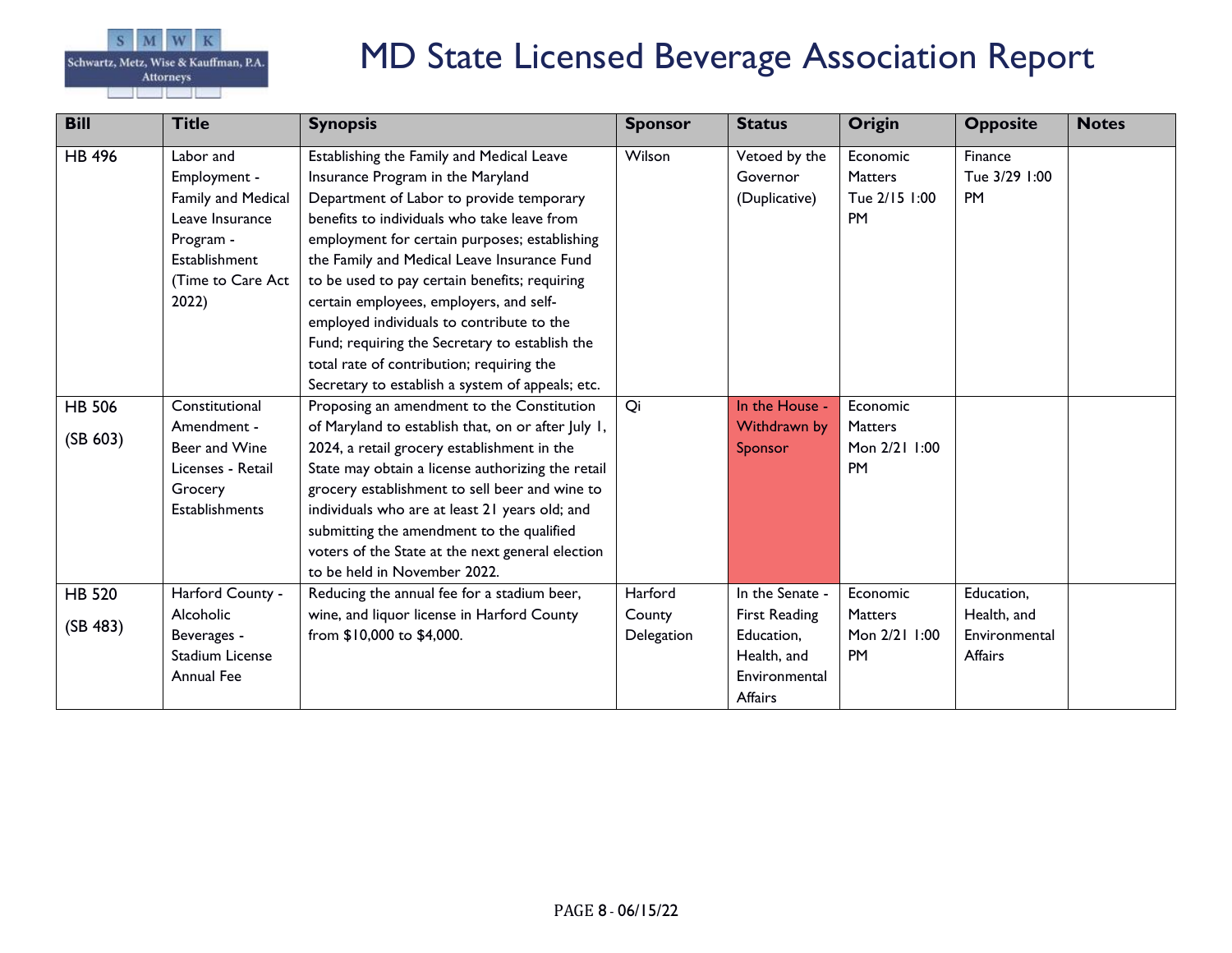

| <b>Bill</b>               | <b>Title</b>                                                                                                 | <b>Synopsis</b>                                                                                                                                                                                                                                                                                                                                                                                                                                                                                                                                                                                  | <b>Sponsor</b> | <b>Status</b>                                                                                      | Origin                                                                                | <b>Opposite</b>                                       | <b>Notes</b> |
|---------------------------|--------------------------------------------------------------------------------------------------------------|--------------------------------------------------------------------------------------------------------------------------------------------------------------------------------------------------------------------------------------------------------------------------------------------------------------------------------------------------------------------------------------------------------------------------------------------------------------------------------------------------------------------------------------------------------------------------------------------------|----------------|----------------------------------------------------------------------------------------------------|---------------------------------------------------------------------------------------|-------------------------------------------------------|--------------|
| <b>HB 550</b><br>(SB 476) | Alcoholic<br>Beverages -<br>Manufacturer's<br>Licenses and Off-<br>Site Permits -<br><b>Sunset Extension</b> | Repealing the termination date for various<br>provisions relating to alcoholic beverages<br>manufacturer's licenses and off-site permits,<br>including provisions repealing specified permits<br>and establishing a manufacturer off-site permit<br>and brewery special event permit; extending<br>the termination date for provisions relating to<br>the authorization of holders of certain<br>manufacturer's licenses to sell and deliver and<br>to directly ship their own alcoholic beverages<br>products to certain individuals under certain<br>circumstances; etc.                       | Watson         | Approved by<br>the Governor<br>- Chapter 478                                                       | Economic<br>Matters<br>Mon 2/21 1:00<br>PM                                            | Education,<br>Health, and<br>Environmental<br>Affairs |              |
| <b>HB 555</b><br>(SB 340) | Queen Anne's<br>County - Alcoholic<br>Beverages -<br>License<br>Applications                                 | Authorizing the Board of License<br>Commissioners for Queen Anne's County to<br>exempt up to four licenses held on behalf of<br>corporations or limited liability companies<br>from certain ownership requirements; and<br>prohibiting the Board from granting an<br>exemption within the Kent Narrows<br>Commercial Management and Waterfront<br>Improvement District.                                                                                                                                                                                                                          | Arentz         | In the Senate -<br>Favorable<br>Report by<br>Education,<br>Health, and<br>Environmental<br>Affairs | Economic<br><b>Matters</b><br>Mon 2/21 1:00<br>PM                                     | Education,<br>Health, and<br>Environmental<br>Affairs |              |
| <b>HB 572</b><br>(SB 486) | Places of Public<br>Accommodation<br>and Public<br>Buildings -<br>Gender-Inclusive<br>Signage                | Requiring that single-occupancy public<br>restrooms be marked with gender-inclusive<br>signage that does not indicate a specific gender,<br>contains certain descriptive language and<br>contains a picture or icon that does not<br>indicate a specific gender, in certain places of<br>public accommodation and certain public<br>buildings; providing that a county is responsible<br>for enforcing the signage requirement in places<br>of public accommodation; and authorizing a<br>county to set certain fines for second and<br>subsequent violations after a certain period of<br>time. | Solomon        | In the House -<br>Withdrawn by<br>Sponsor                                                          | Economic<br>Matters; Health<br>and<br>Government<br>Operations<br>Wed 2/16 1:00<br>PM |                                                       |              |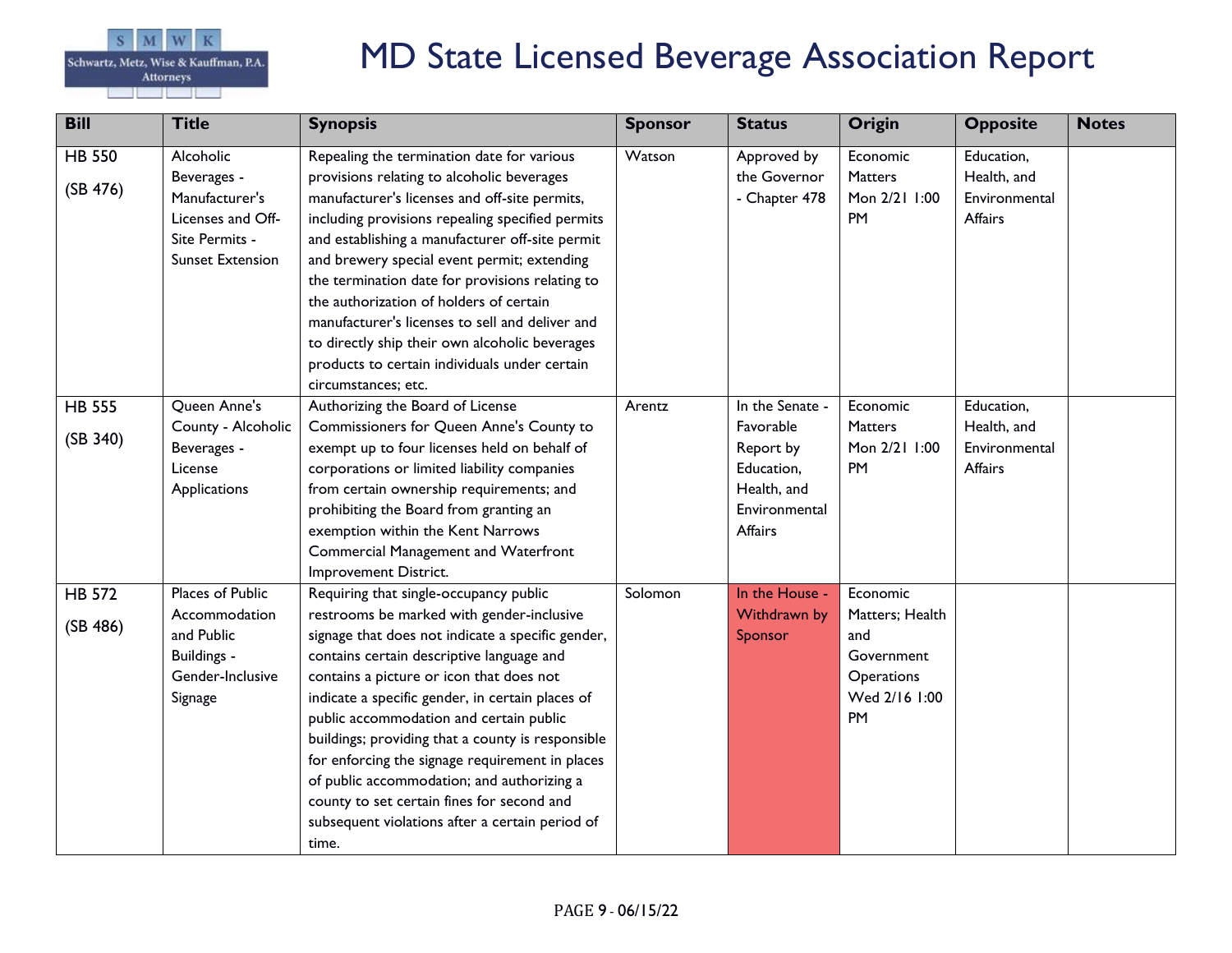

| <b>Bill</b>               | <b>Title</b>                                                                                                                      | <b>Synopsis</b>                                                                                                                                                                                                                                                                                                                                                                                                                                                                                                                  | <b>Sponsor</b>                           | <b>Status</b>                                                                                        | Origin                                                   | <b>Opposite</b>                                                                    | <b>Notes</b> |
|---------------------------|-----------------------------------------------------------------------------------------------------------------------------------|----------------------------------------------------------------------------------------------------------------------------------------------------------------------------------------------------------------------------------------------------------------------------------------------------------------------------------------------------------------------------------------------------------------------------------------------------------------------------------------------------------------------------------|------------------------------------------|------------------------------------------------------------------------------------------------------|----------------------------------------------------------|------------------------------------------------------------------------------------|--------------|
| <b>HB 667</b>             | Harford County -<br>Alcoholic<br>Beverages - Class<br>B Beer, Wine, and<br>Liquor Licenses -<br>Restaurants                       | Repealing a requirement that a restaurant<br>applying for a Class B beer, wine, and liquor<br>license in Harford County must have been in<br>full-time operation for the 6 months prior to<br>filing the application.                                                                                                                                                                                                                                                                                                            | Harford<br>County<br>Delegation          | Enacted under<br>Article II,<br>Section 17(c)<br>of the<br>Maryland<br>Constitution -<br>Chapter 757 | Economic<br><b>Matters</b><br>Mon 2/21 1:00<br>PM        | Education,<br>Health, and<br>Environmental<br>Affairs<br>Fri 4/1 1:00<br><b>PM</b> |              |
| <b>HB 671</b><br>(SB 495) | <b>Somerset County</b><br>- Alcoholic<br>Beverages -<br>Abolishment of<br>Liquor Control<br>Board and<br><b>Dispensary System</b> | Establishing a Class A beer, wine, and liquor<br>license in Somerset County; authorizing the<br>license holder to sell beer, wine, and liquor at<br>retail to consumers at the place described in<br>the license; authorizing the Board of License<br>Commissioners for Somerset County to issue<br>the license; providing an annual license fee of<br>\$5,000; abolishing the liquor control board and<br>the alcoholic beverages dispensary system in<br>Somerset County; etc.                                                 | Otto                                     | Enacted under<br>Article II,<br>Section 17(c)<br>of the<br>Maryland<br>Constitution -<br>Chapter 758 | Economic<br><b>Matters</b><br>Mon 2/21 1:00<br><b>PM</b> | Education,<br>Health, and<br>Environmental<br>Affairs                              |              |
| <b>HB 680</b>             | <b>Baltimore County</b><br>- Property Tax<br>Credit -<br>Supermarkets                                                             | Authorizing the governing body of Baltimore<br>County to grant, by law, a property tax credit<br>against the personal property tax imposed on<br>personal property of a supermarket that<br>completes construction of a new supermarket<br>or any substantial renovation of an existing<br>supermarket and is located in a food desert<br>retail incentive area; and requiring the<br>governing body of Baltimore County to<br>designate what constitutes a food desert retail<br>incentive area for purposes of the tax credit. | <b>Baltimore</b><br>County<br>Delegation | Approved by<br>the Governor<br>- Chapter 338                                                         | Ways and<br>Means<br>Tue 2/15 1:00<br>PM                 | <b>Budget and</b><br>Taxation<br>Wed 3/30 1:00<br>PM                               |              |
| <b>HB 698</b><br>(SB 721) | Labor and<br>Employment -<br><b>State Minimum</b><br>Wage Rate -<br>Increase                                                      | Increasing the State minimum wage rates in<br>effect for certain periods of time; and repealing<br>the authority of the Board of Public Works to<br>temporarily suspend an increase to the State<br>minimum wage rate.                                                                                                                                                                                                                                                                                                           | Turner                                   | In the House -<br>Hearing 2/22<br>at 1:00 p.m.                                                       | Economic<br><b>Matters</b><br>Tue 2/22 1:00<br>PM        |                                                                                    |              |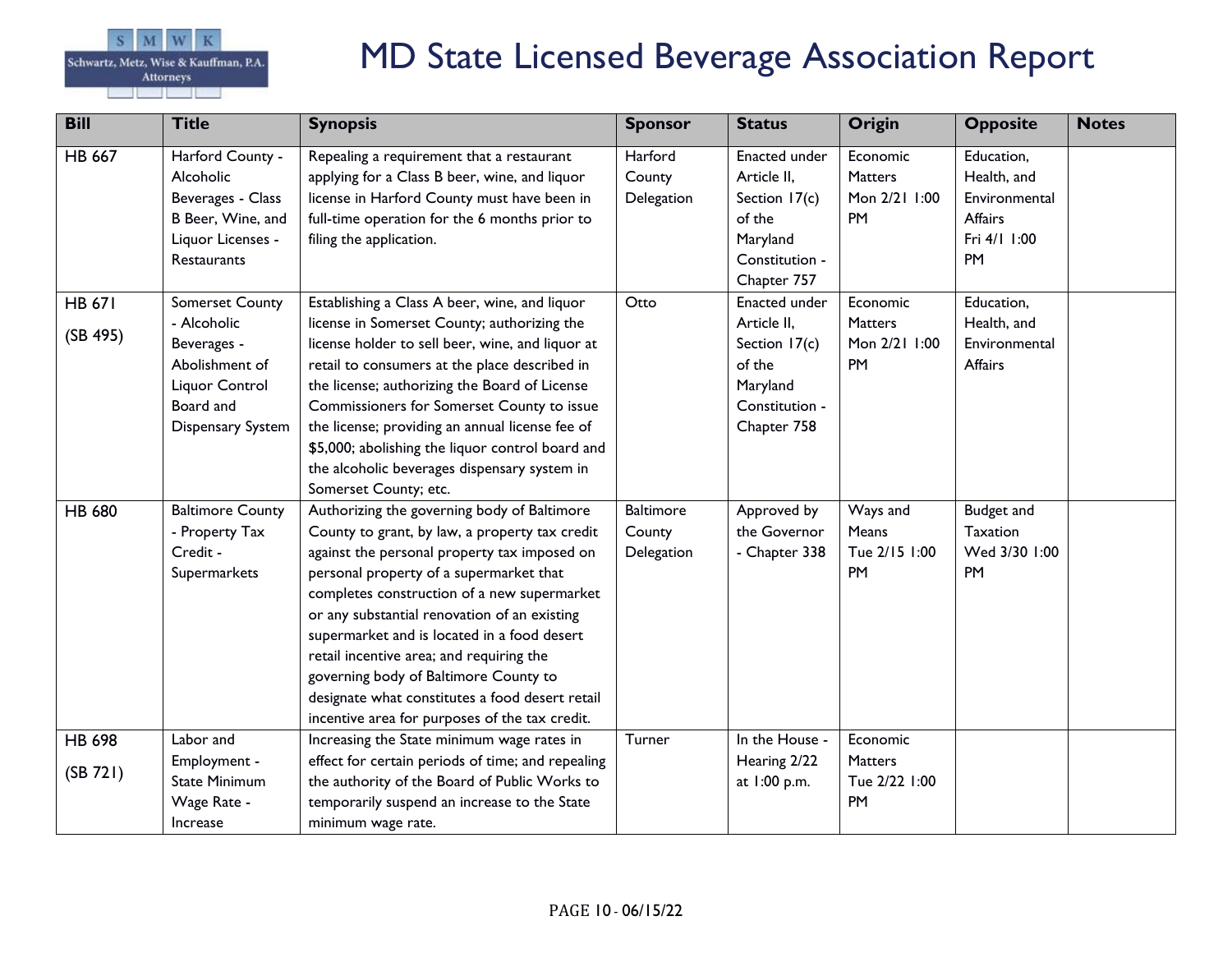

| <b>Bill</b>               | <b>Title</b>                                                                        | <b>Synopsis</b>                                                                                                                                                                                                                                                                                                                                                                                                                                                                                                                                           | <b>Sponsor</b>                    | <b>Status</b>                                                                                        | Origin                                                   | <b>Opposite</b>                                                                    | <b>Notes</b> |
|---------------------------|-------------------------------------------------------------------------------------|-----------------------------------------------------------------------------------------------------------------------------------------------------------------------------------------------------------------------------------------------------------------------------------------------------------------------------------------------------------------------------------------------------------------------------------------------------------------------------------------------------------------------------------------------------------|-----------------------------------|------------------------------------------------------------------------------------------------------|----------------------------------------------------------|------------------------------------------------------------------------------------|--------------|
| <b>HB 759</b>             | <b>Frederick County</b><br>- Electronic Tip Jar                                     | Authorizing a person authorized to operate a<br>tip jar in Frederick County to operate an                                                                                                                                                                                                                                                                                                                                                                                                                                                                 | Frederick<br>County               | In the House -<br>Hearing 2/23                                                                       | Ways and<br><b>Means</b>                                 |                                                                                    |              |
| (SB 647)                  | Machines -<br>Authorization and<br>Regulation                                       | electronic tip jar machine if the person obtains<br>a license for the machine from the State<br>Lottery and Gaming Control Commission; and<br>requiring the Commission to adopt regulations<br>for the operation and licensing of electronic tip                                                                                                                                                                                                                                                                                                          | Delegation                        | at 1:00 p.m.                                                                                         | Wed 2/23 1:00<br><b>PM</b>                               |                                                                                    |              |
|                           |                                                                                     | jar machines.                                                                                                                                                                                                                                                                                                                                                                                                                                                                                                                                             |                                   |                                                                                                      |                                                          |                                                                                    |              |
| <b>HB 768</b><br>(SB 650) | <b>Frederick County</b><br>- Alcoholic<br><b>Beverages Licenses</b><br>- Population | Altering the population formula used to<br>determine the number of Class A alcoholic<br>beverages licenses that may be issued in an<br>election district in Frederick County.                                                                                                                                                                                                                                                                                                                                                                             | Frederick<br>County<br>Delegation | In the House -<br>Hearing 2/21<br>at 1:00 p.m.                                                       | Economic<br><b>Matters</b><br>Mon 2/21 1:00<br><b>PM</b> |                                                                                    |              |
| <b>HB 840</b>             | Howard County<br><b>Alcoholic</b><br>Beverages Act of<br>2022 Ho. Co. 13-<br>22     | Authorizing the Board of License<br>Commissioners for Howard County to issue a<br>consumption only shopping mall plaza license<br>and a special event permit to the owner of a<br>commercial shopping mall if the mall meets<br>certain criteria; authorizing the license holder<br>to allow the consumption of beer, wine, and<br>liquor in a designated outdoor plaza if the beer,<br>wine, or liquor is purchased from certain<br>restaurants; establishing a shopping mall plaza<br>special event permit; establishing a permit fee<br>of \$500; etc. | Howard<br>County<br>Delegation    | Enacted under<br>Article II,<br>Section 17(c)<br>of the<br>Maryland<br>Constitution -<br>Chapter 759 | Economic<br><b>Matters</b><br>Mon 2/21 1:00<br><b>PM</b> | Education,<br>Health, and<br>Environmental<br>Affairs<br>Fri 4/1 1:00<br><b>PM</b> |              |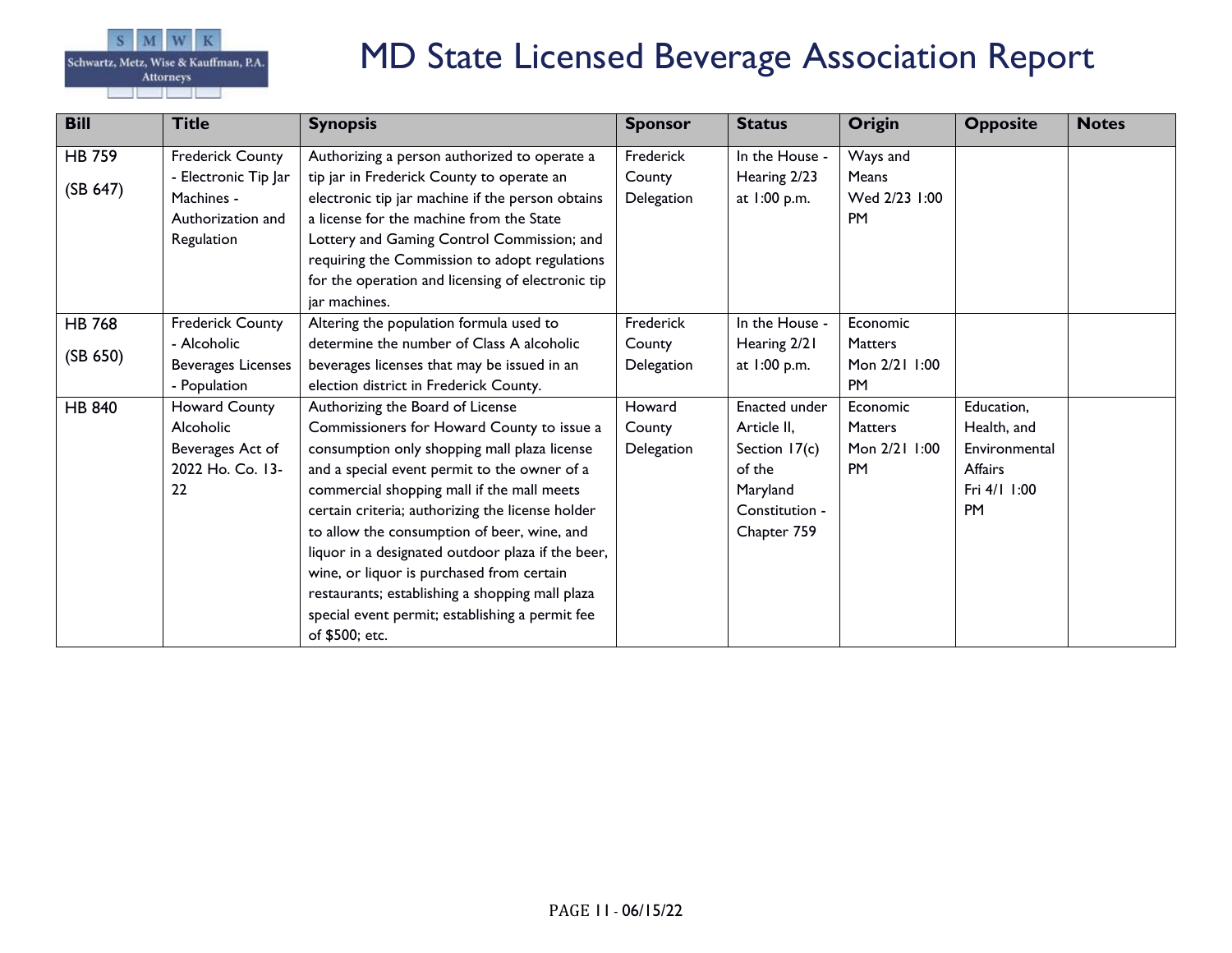

| <b>Bill</b>               | <b>Title</b>                                                                                                                         | <b>Synopsis</b>                                                                                                                                                                                                                                                                                                                                                                                                                                                                                                                                | <b>Sponsor</b>                     | <b>Status</b>                                                                                        | Origin                                                                                                             | <b>Opposite</b>                                                                    | <b>Notes</b> |
|---------------------------|--------------------------------------------------------------------------------------------------------------------------------------|------------------------------------------------------------------------------------------------------------------------------------------------------------------------------------------------------------------------------------------------------------------------------------------------------------------------------------------------------------------------------------------------------------------------------------------------------------------------------------------------------------------------------------------------|------------------------------------|------------------------------------------------------------------------------------------------------|--------------------------------------------------------------------------------------------------------------------|------------------------------------------------------------------------------------|--------------|
| <b>HB 854</b><br>(SB 698) | Alcoholic<br>Beverages -<br>Maryland Alcohol<br>Manufacturing and<br>Promotion                                                       | Repealing the Maryland Wine and Grape<br>Promotion Fund and the Advisory Commission<br>on Maryland Wine and Grape Growing;<br>establishing the Advisory Commission on<br>Maryland Alcohol Manufacturing in the<br>Department of Commerce as the successor to<br>the Advisory Commission on Maryland Wine<br>and Grape Growing; establishing the Maryland<br>Alcohol Manufacturing Promotion Fund to<br>provide grants that promote the advantages<br>and attributes of State breweries, distilleries,<br>and wineries and their products; etc. | <b>Wilkins</b>                     | Approved by<br>the Governor<br>- Chapter 461                                                         | Economic<br>Matters; Ways<br>and Means<br>Mon 2/21 1:00<br><b>PM</b><br>Tue 2/22 1:00<br>PM<br>Tue 2/22 1:00<br>PM | Education,<br>Health, and<br>Environmental<br>Affairs                              |              |
| <b>HB 856</b>             | Washington<br>County - Alcoholic<br>Beverages -<br>University and<br><b>College Hospitality</b><br>Beer, Wine, and<br>Liquor License | Authorizing the Board of License<br>Commissioners for Washington County to<br>issue a university and college hospitality beer,<br>wine, and liquor license to a university or<br>college that offers a hospitality and tourism<br>management degree program under certain<br>circumstances; authorizing a license holder to<br>allow the preparation, serving, and<br>consumption of beer, wine, and liquor by<br>certain individuals; and authorizing a license fee<br>of \$750 and an annual fee for a Sunday permit<br>of \$250.            | Washington<br>County<br>Delegation | Enacted under<br>Article II,<br>Section 17(c)<br>of the<br>Maryland<br>Constitution -<br>Chapter 760 | Economic<br>Matters<br>Mon 2/21 1:00<br>PM                                                                         | Education,<br>Health, and<br>Environmental<br>Affairs<br>Fri 4/1 1:00<br><b>PM</b> |              |
| <b>HB 858</b>             | Alcoholic<br>Beverages - Class<br>A Licenses - Retail<br>Grocery<br><b>Establishments</b>                                            | Establishing a certain exception to the<br>prohibition against issuing Class A beer or beer<br>and wine licenses for use in conjunction with<br>or on the premises of certain grocery<br>establishments; establishing that a certain<br>prohibition against being issued or using more<br>than one license does not apply to a license<br>issued under the authority of the Act; etc.                                                                                                                                                          | Boyce                              | In the House -<br>Unfavorable<br><b>Report by</b><br>Economic<br><b>Matters</b>                      | Economic<br><b>Matters</b><br>Mon 2/21 1:00<br><b>PM</b>                                                           |                                                                                    |              |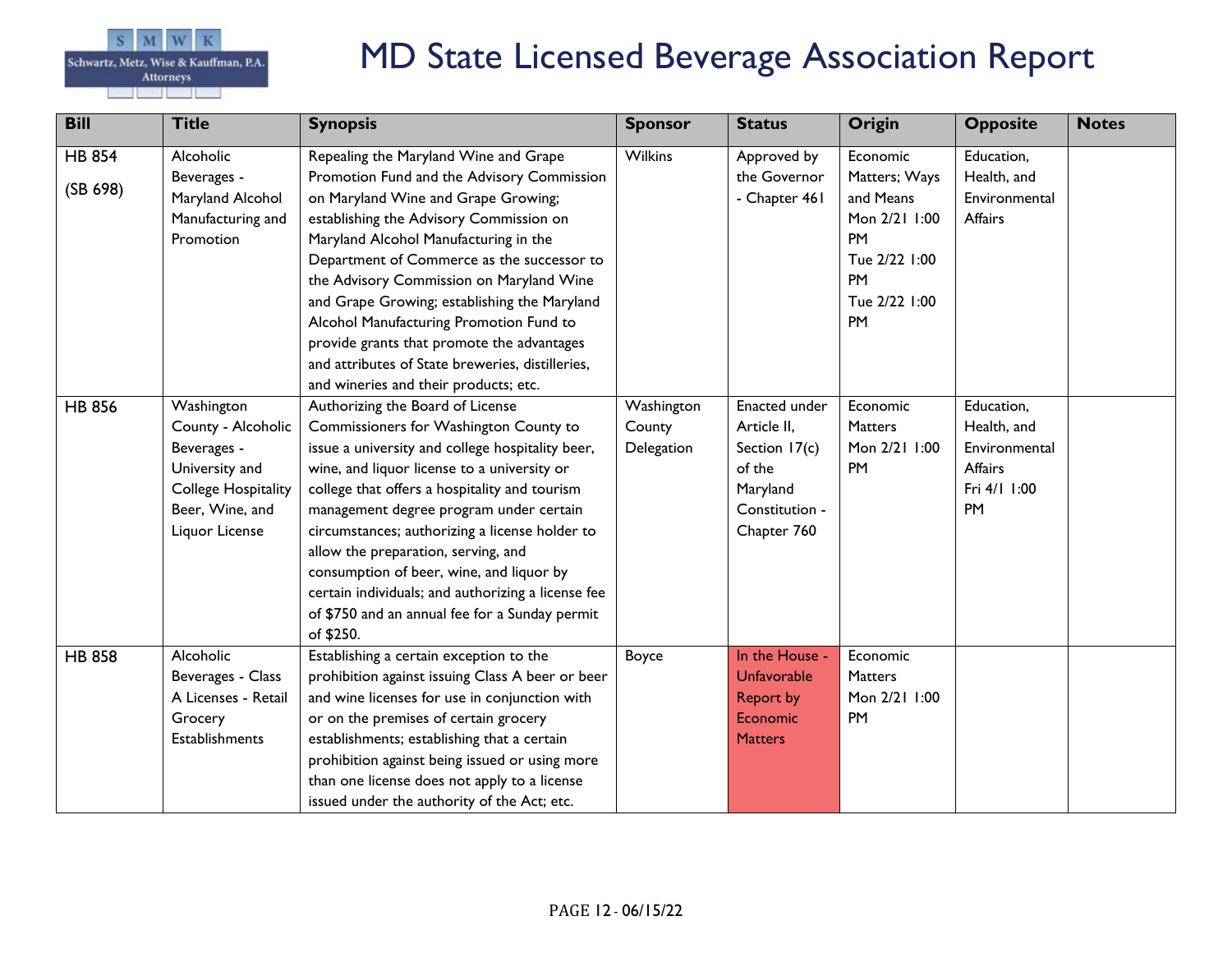

| <b>Bill</b>               | <b>Title</b>                                                                                                                                                         | <b>Synopsis</b>                                                                                                                                                                                                                                                                                                                                                                                                                                                                                                                                                                         | <b>Sponsor</b>                             | <b>Status</b>                                                                                        | <b>Origin</b>                                                        | <b>Opposite</b>                                                                           | <b>Notes</b> |
|---------------------------|----------------------------------------------------------------------------------------------------------------------------------------------------------------------|-----------------------------------------------------------------------------------------------------------------------------------------------------------------------------------------------------------------------------------------------------------------------------------------------------------------------------------------------------------------------------------------------------------------------------------------------------------------------------------------------------------------------------------------------------------------------------------------|--------------------------------------------|------------------------------------------------------------------------------------------------------|----------------------------------------------------------------------|-------------------------------------------------------------------------------------------|--------------|
| <b>HB 867</b>             | Alcoholic<br>Beverage Tax -<br>Ready-to-Drink<br>Cocktails                                                                                                           | Establishing the alcoholic beverage tax rates for<br>ready-to-drink cocktails as 40 cents for each<br>gallon or 10.57 cents for each liter.                                                                                                                                                                                                                                                                                                                                                                                                                                             | Ebersole                                   | In the House -<br>Hearing 2/22<br>at 1:00 p.m.<br>(Ways and<br>Means)                                | Economic<br>Matters; Ways<br>and Means<br>Tue 2/22 1:00<br><b>PM</b> |                                                                                           |              |
| <b>HB 886</b>             | Calvert County -<br>Board of License<br>Commissioners -<br>Compensation                                                                                              | Increasing the annual compensation of the<br>chair and members of the Board of License<br>Commissioners for Calvert County.                                                                                                                                                                                                                                                                                                                                                                                                                                                             | Calvert<br>County<br>Delegation            | Enacted under<br>Article II,<br>Section 17(c)<br>of the<br>Maryland<br>Constitution -<br>Chapter 761 | Economic<br><b>Matters</b><br>Mon 2/21 1:00<br><b>PM</b>             | Education,<br>Health, and<br>Environmental<br><b>Affairs</b><br>Fri 4/1 1:00<br><b>PM</b> |              |
| <b>HB 924</b><br>(SB 569) | Alcoholic<br>Beverages - Class<br>4 Limited Winery<br>Licenses -<br>Extension                                                                                        | Extending the application dates of certain<br>provisions related to certain holders of Class 4<br>limited winery licenses.                                                                                                                                                                                                                                                                                                                                                                                                                                                              | Valderrama                                 | Approved by<br>the Governor<br>- Chapter 369                                                         | Economic<br><b>Matters</b><br>Mon 2/21 1:00<br><b>PM</b>             | Education,<br>Health, and<br>Environmental<br>Affairs                                     |              |
| <b>HB 1050</b>            | Prince George's<br>County - Alcoholic<br><b>Beverages Licenses</b><br>- Limits and<br>Renewal<br>Application<br>Deadline for Class<br><b>B Licenses PG</b><br>305-22 | Increasing the maximum number of Class B<br>beer, wine, and liquor licenses that the Board<br>of License Commissioners for Prince George's<br>County may issue; requiring the Board of<br>License Commissioners for Prince George's<br>County to accept on or before May 1, 2022, a<br>license renewal application filed by the holder<br>of a Class B license set to expire on May 31,<br>2022; and authorizing the Board to impose a<br>late fee of \$1,000 for each license renewal<br>application filed after April 1, 2022, that the<br>Board accepts under certain circumstances. | Prince<br>George's<br>County<br>Delegation | Enacted under<br>Article II,<br>Section 17(c)<br>of the<br>Maryland<br>Constitution -<br>Chapter 762 | Economic<br><b>Matters</b><br>Mon 2/21 1:00<br><b>PM</b>             | Education,<br>Health, and<br>Environmental<br>Affairs<br>Thu 4/7 1:00<br><b>PM</b>        |              |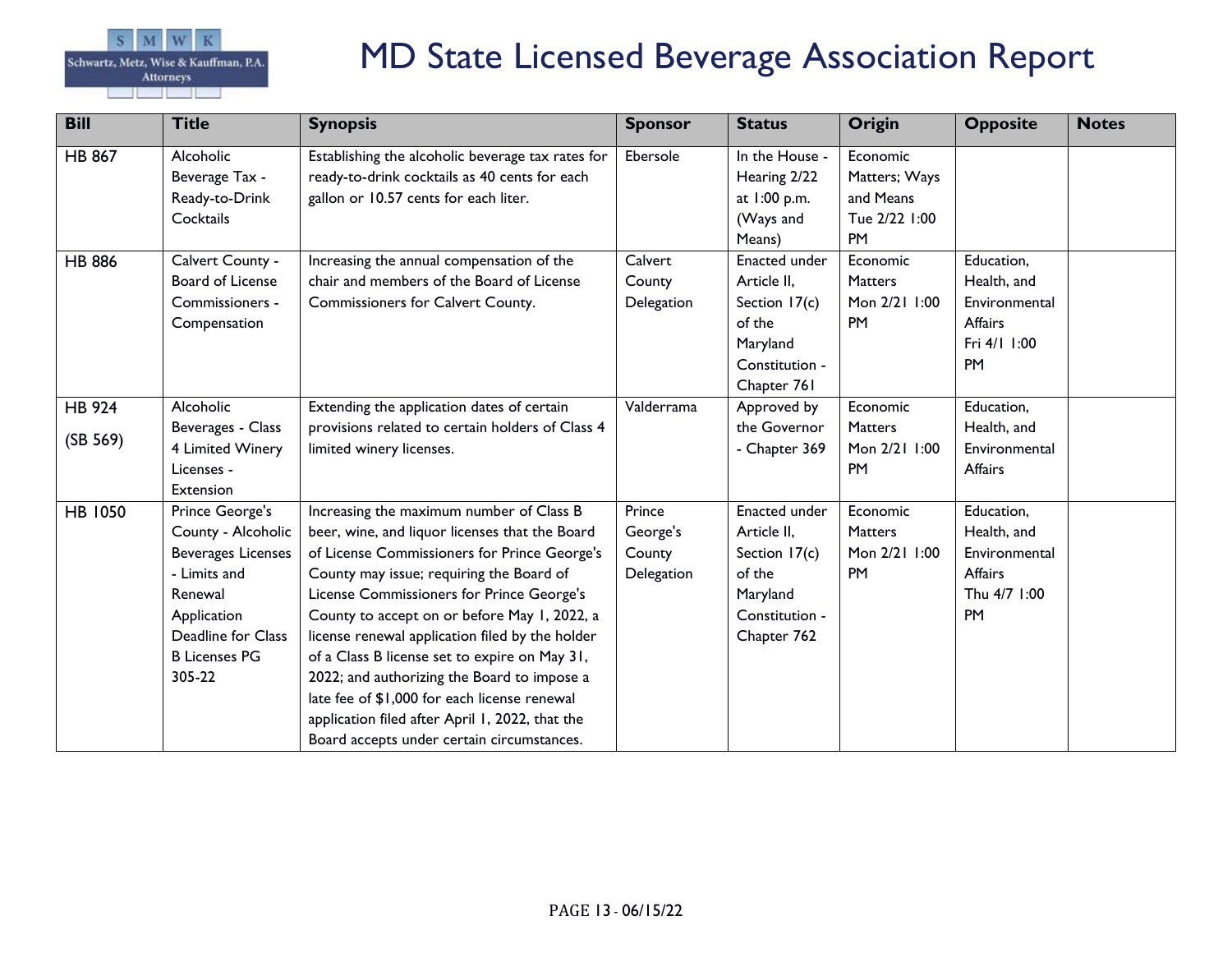

| <b>Bill</b>                | <b>Title</b>                                                                                                      | <b>Synopsis</b>                                                                                                                                                                                                                                                                                                                                                                                                                                                                                                                                                                | <b>Sponsor</b>                     | <b>Status</b>                                                                                        | <b>Origin</b>                                            | <b>Opposite</b>                                                             | <b>Notes</b> |
|----------------------------|-------------------------------------------------------------------------------------------------------------------|--------------------------------------------------------------------------------------------------------------------------------------------------------------------------------------------------------------------------------------------------------------------------------------------------------------------------------------------------------------------------------------------------------------------------------------------------------------------------------------------------------------------------------------------------------------------------------|------------------------------------|------------------------------------------------------------------------------------------------------|----------------------------------------------------------|-----------------------------------------------------------------------------|--------------|
| <b>HB 1106</b>             | Washington<br>County - Alcoholic<br><b>Beverages Licenses</b><br>- Wine                                           | Altering references to "light wine" in alcoholic<br>beverages licenses in Washington County to<br>refer instead to "wine"; and authorizing the<br>Board of License Commissioners for<br>Washington County to issue a refillable<br>container permit for wine to certain license<br>holders.                                                                                                                                                                                                                                                                                    | Washington<br>County<br>Delegation | Enacted under<br>Article II,<br>Section 17(c)<br>of the<br>Maryland<br>Constitution -<br>Chapter 763 | Economic<br><b>Matters</b><br>Mon 2/21 1:00<br>PM        | Education,<br>Health, and<br>Environmental<br>Affairs<br>Fri 4/1 1:00<br>PM |              |
| <b>HB 1115</b><br>(SB 771) | <b>Baltimore City -</b><br>Alcoholic<br>Beverages -<br>Licenses and<br>Outdoor Table<br><b>Service Privileges</b> | Altering certain hours of sale, certain square<br>footage requirements, and a certain license fee<br>for the holder of a public market license in the<br>46th alcoholic beverages district in Baltimore<br>City; authorizing the Board of License<br>Commissioners for Baltimore City to waive<br>certain distance restrictions for an application<br>for the transfer of a license into a certain area;<br>prohibiting the Board from charging a holder of<br>an alcoholic beverages license a certain fee if<br>the holder holds a Temporary Outdoor<br>Seating Permit; etc. | Clippinger                         | Vetoed by the<br>Governor<br>(Duplicative)                                                           | Economic<br>Matters<br>Mon 2/21 1:00<br><b>PM</b>        | Education,<br>Health, and<br>Environmental<br>Affairs                       |              |
| <b>HB 1116</b>             | Charles County -<br>Alcoholic<br>Beverages -<br>Abeyance of<br>License                                            | Authorizing the Board of License<br>Commissioners for Charles County to hold a<br>certain license in abeyance until the earlier of<br>the date the Board issues the license to a new<br>license holder or I year; and providing that a<br>certain license is considered extinguished<br>under certain circumstances.                                                                                                                                                                                                                                                           | Charles<br>County<br>Delegation    | Enacted under<br>Article II,<br>Section 17(c)<br>of the<br>Maryland<br>Constitution -<br>Chapter 764 | Economic<br>Matters<br>Mon 2/21 1:00<br>PM               | Education,<br>Health, and<br>Environmental<br>Affairs<br>Fri 4/1 1:00<br>PM |              |
| <b>HB 1117</b>             | Washington<br>County - Alcoholic<br>Beverages - Class<br>B and D Licenses -<br>Sidewalk<br>Cafe/Patio Permit      | Altering the sidewalk cafe permit in<br>Washington County to be a sidewalk cafe/patio<br>permit; authorizing the Board of License<br>Commissioners for Washington County to<br>issue the sidewalk cafe/patio permit to certain<br>license holders or applicants; and altering and<br>establishing requirements for the sidewalk<br>cafe/patio permit.                                                                                                                                                                                                                          | Washington<br>County<br>Delegation | Enacted under<br>Article II,<br>Section 17(c)<br>of the<br>Maryland<br>Constitution -<br>Chapter 765 | Economic<br><b>Matters</b><br>Mon 2/21 1:00<br><b>PM</b> | Education,<br>Health, and<br>Environmental<br>Affairs<br>Fri 4/1 1:00<br>PM |              |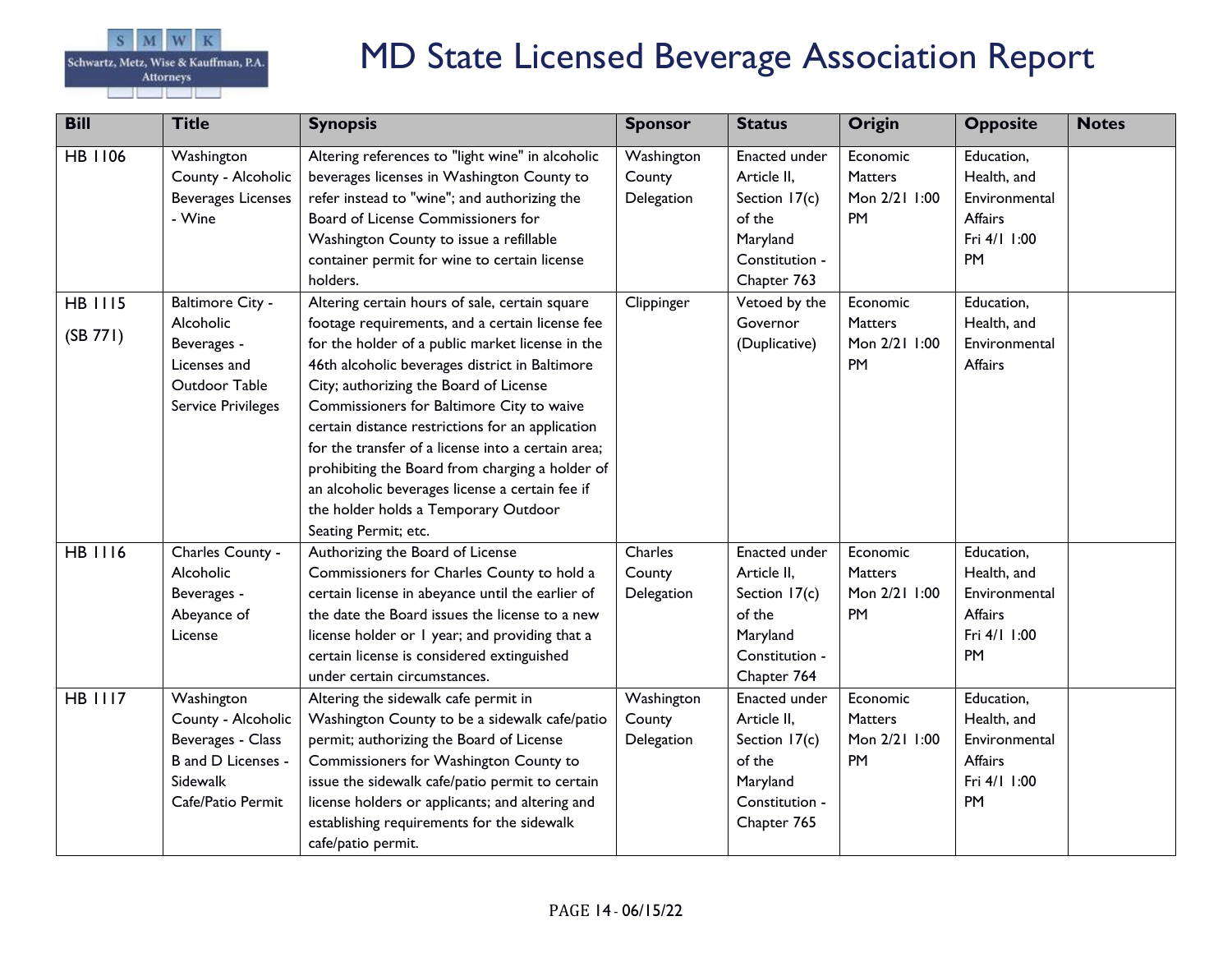

| <b>Bill</b>                | <b>Title</b>                                                                                                            | <b>Synopsis</b>                                                                                                                                                                                                                                                                                                                                                                                                                                                                                                                                        | <b>Sponsor</b>                    | <b>Status</b>                                                                                               | <b>Origin</b>                                            | <b>Opposite</b>                                              | <b>Notes</b> |
|----------------------------|-------------------------------------------------------------------------------------------------------------------------|--------------------------------------------------------------------------------------------------------------------------------------------------------------------------------------------------------------------------------------------------------------------------------------------------------------------------------------------------------------------------------------------------------------------------------------------------------------------------------------------------------------------------------------------------------|-----------------------------------|-------------------------------------------------------------------------------------------------------------|----------------------------------------------------------|--------------------------------------------------------------|--------------|
| <b>HB 1118</b><br>(SB 415) | <b>Garrett County</b><br>Alcoholic<br>Beverages Act of<br>2022                                                          | Establishing a barbershop and beauty salon<br>beer and wine license in Garrett County;<br>authorizing the Board of License<br>Commissioners for Garrett County to issue<br>the license to a holder of a certain barbershop<br>or beauty salon permit; and altering the<br>maximum number of beer, wine, and beer and<br>wine festival licenses that may be issued in<br>Garrett County and the maximum number of<br>days the festivals may be conducted.                                                                                               | <b>Beitzel</b>                    | <b>Enacted under</b><br>Article II,<br>Section 17(c)<br>of the<br>Maryland<br>Constitution -<br>Chapter 766 | Economic<br><b>Matters</b><br>Mon 2/21 1:00<br><b>PM</b> | Education,<br>Health, and<br>Environmental<br><b>Affairs</b> |              |
| <b>HB 1123</b><br>(SB 351) | Worcester<br>County - Alcoholic<br>Beverages - Class<br>L License                                                       | Establishing a Class L beer, wine, and liquor<br>license in Worcester County; authorizing the<br>Board of License Commissioners to issue the<br>license to a holder of a manufacturer's license;<br>specifying that the license authorizes the<br>license holder to sell or provide samples of<br>certain beer, wine, and liquor for on-premises<br>consumption under certain circumstances;<br>providing the hours of sale are the same as<br>those for the underlying manufacturer's<br>license; and establishing an annual license fee of<br>\$250. | Worcester<br>County<br>Delegation | In the House -<br><b>Unfavorable</b><br><b>Report by</b><br>Economic<br><b>Matters</b>                      | Economic<br><b>Matters</b><br>Mon 2/21 1:00<br>PM        |                                                              |              |
| <b>HB 1157</b>             | <b>Frederick County</b><br>- Alcoholic<br><b>Beverages Licenses</b><br>- Renewal<br><b>Application Filing</b><br>Period | Altering the period of time during which a<br>holder of an alcoholic beverages license in<br>Frederick County may apply to the Board of<br>License Commissioners for Frederick County<br>for renewal of the license.                                                                                                                                                                                                                                                                                                                                   | Frederick<br>County<br>Delegation | In the House -<br>Hearing 2/21<br>at 1:00 p.m.                                                              | Economic<br><b>Matters</b><br>Mon 2/21 1:00<br><b>PM</b> |                                                              |              |
| <b>HB 1159</b>             | <b>Frederick County</b><br>- Alcoholic<br>Beverages -<br>Population                                                     | Altering the population formula used to<br>determine the number of certain alcoholic<br>beverages licenses that may be issued in an<br>election district in Frederick County.                                                                                                                                                                                                                                                                                                                                                                          | Frederick<br>County<br>Delegation | In the House -<br>Hearing 2/21<br>at 1:00 p.m.                                                              | Economic<br><b>Matters</b><br>Mon 2/21 1:00<br><b>PM</b> |                                                              |              |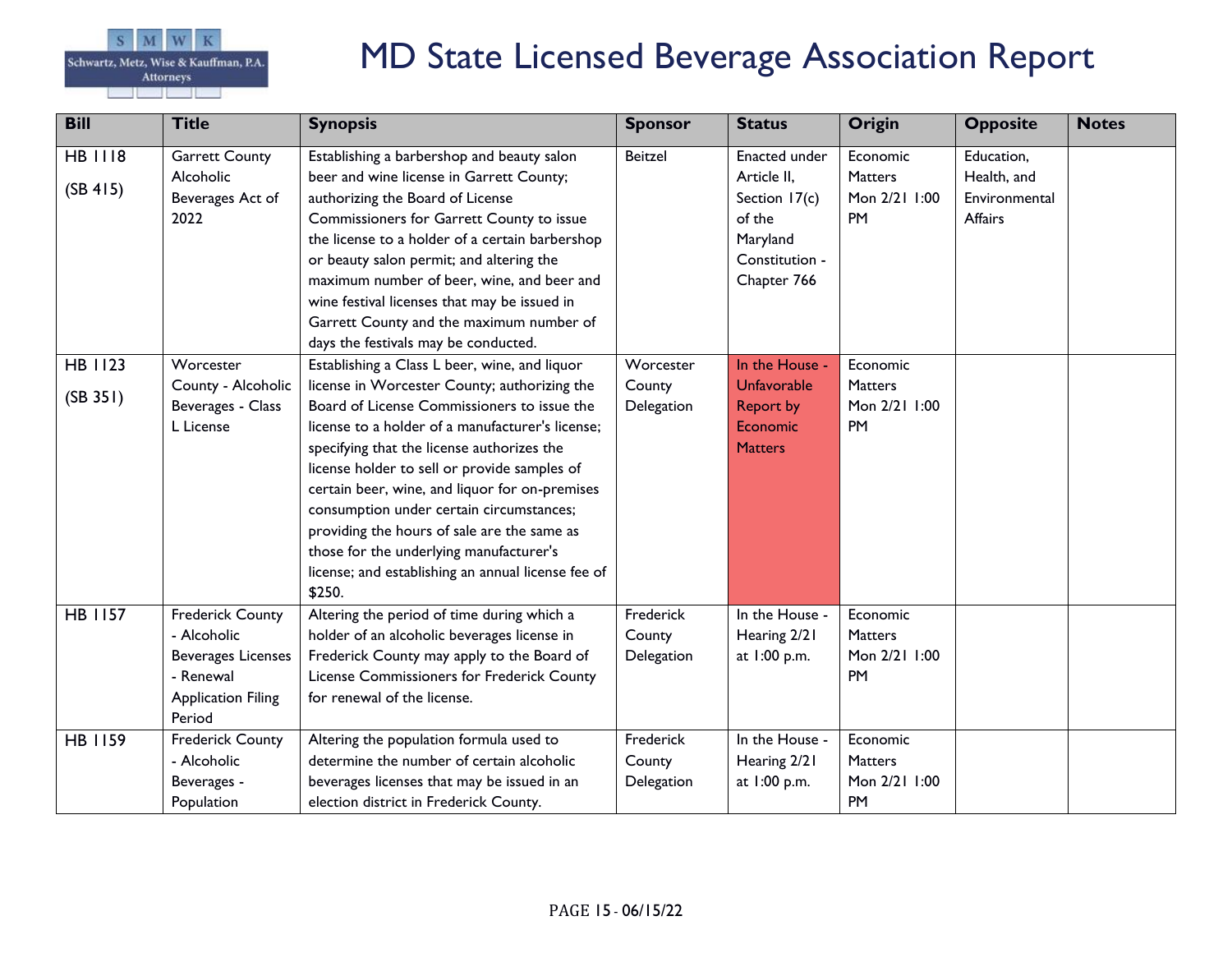

| <b>Bill</b>    | <b>Title</b>                                                                                                                            | <b>Synopsis</b>                                                                                                                                                                                                                            | <b>Sponsor</b>       | <b>Status</b>                                                                                        | <b>Origin</b>                           | <b>Opposite</b>                               | <b>Notes</b> |
|----------------|-----------------------------------------------------------------------------------------------------------------------------------------|--------------------------------------------------------------------------------------------------------------------------------------------------------------------------------------------------------------------------------------------|----------------------|------------------------------------------------------------------------------------------------------|-----------------------------------------|-----------------------------------------------|--------------|
| <b>HB 1179</b> | State Lottery -<br>Sales of Lottery<br>Tickets and<br><b>Tickets From</b><br><b>Instant Ticket</b><br>Lottery Machines -<br>Commissions | Increasing the commissions from 5.5% to 6%<br>that certain licensed agents receive from<br>certain lottery ticket sales and that certain<br>veterans organizations receive from sales of<br>tickets from instant ticket lottery machines.  | Johnson              | Enacted under<br>Article II,<br>Section 17(c)<br>of the<br>Maryland<br>Constitution -<br>Chapter 661 | Ways and<br>Means<br>Wed 3/2 1:00<br>PM | Budget and<br>Taxation<br>Wed 3/30 1:00<br>PM |              |
| <b>HB 1180</b> | <b>Wicomico County</b>                                                                                                                  | Establishing a Class B-DT (dinner theater)                                                                                                                                                                                                 | Wicomico             | Enacted under                                                                                        | Economic                                | Education,                                    |              |
| (SB 645)       | - Alcoholic<br>Beverages -<br>Dinner Theater<br>License                                                                                 | beer, wine, and liquor license in Wicomico<br>County; authorizing the Board of License<br>Commissioners for Wicomico County to issue<br>the license; and establishing an annual license<br>fee of \$1,500.                                 | County<br>Delegation | Article II,<br>Section 17(c)<br>of the<br>Maryland<br>Constitution -<br>Chapter 768                  | <b>Matters</b><br>Mon 2/21 1:00<br>PM   | Health, and<br>Environmental<br>Affairs       |              |
| <b>HB 1181</b> | <b>Wicomico County</b>                                                                                                                  | Establishing a Class B-BF (banquet facility) beer,                                                                                                                                                                                         | Wicomico             | Enacted under                                                                                        | Economic                                | Education,                                    |              |
| (SB 646)       | - Alcoholic<br>Beverages - Class<br><b>B-BF</b> (Banquet<br>Facility) License                                                           | wine, and liquor license in Wicomico County;<br>authorizing the Board of License<br>Commissioners for Wicomico County to issue<br>the license for use by certain banquet facilities;<br>and establishing an annual license fee of \$1,500. | County<br>Delegation | Article II,<br>Section 17(c)<br>of the<br>Maryland<br>Constitution -<br>Chapter 769                  | <b>Matters</b><br>Mon 2/21 1:00<br>PM   | Health, and<br>Environmental<br>Affairs       |              |
| <b>HB 1210</b> | <b>Baltimore City -</b>                                                                                                                 | Authorizing the Board to waive certain                                                                                                                                                                                                     | Amprey               | Enacted under                                                                                        | Economic                                | Education,                                    |              |
| (SB 430)       | Alcoholic<br><b>Beverages Licenses</b><br>- Transfer                                                                                    | distance restrictions under certain<br>circumstances; and authorizing the transfer of a<br>certain Class A alcoholic beverages license<br>from one area of Baltimore City to another<br>area within Baltimore City.                        |                      | Article II,<br>Section 17(c)<br>of the<br>Maryland<br>Constitution -<br>Chapter 771                  | <b>Matters</b><br>Mon 2/21 1:00<br>PM   | Health, and<br>Environmental<br>Affairs       |              |
| <b>HB 1212</b> | Howard County -                                                                                                                         | Providing that a resident of the State meets                                                                                                                                                                                               | Howard               | In the House -                                                                                       | Economic                                |                                               |              |
|                | Alcoholic<br><b>Beverages Licenses</b><br>- Residency<br>Requirements Ho.<br>Co. 16-22                                                  | certain residency requirements for an applicant<br>for an alcoholic beverages license in Howard<br>County.                                                                                                                                 | County<br>Delegation | Withdrawn by<br>Sponsor                                                                              | Matters                                 |                                               |              |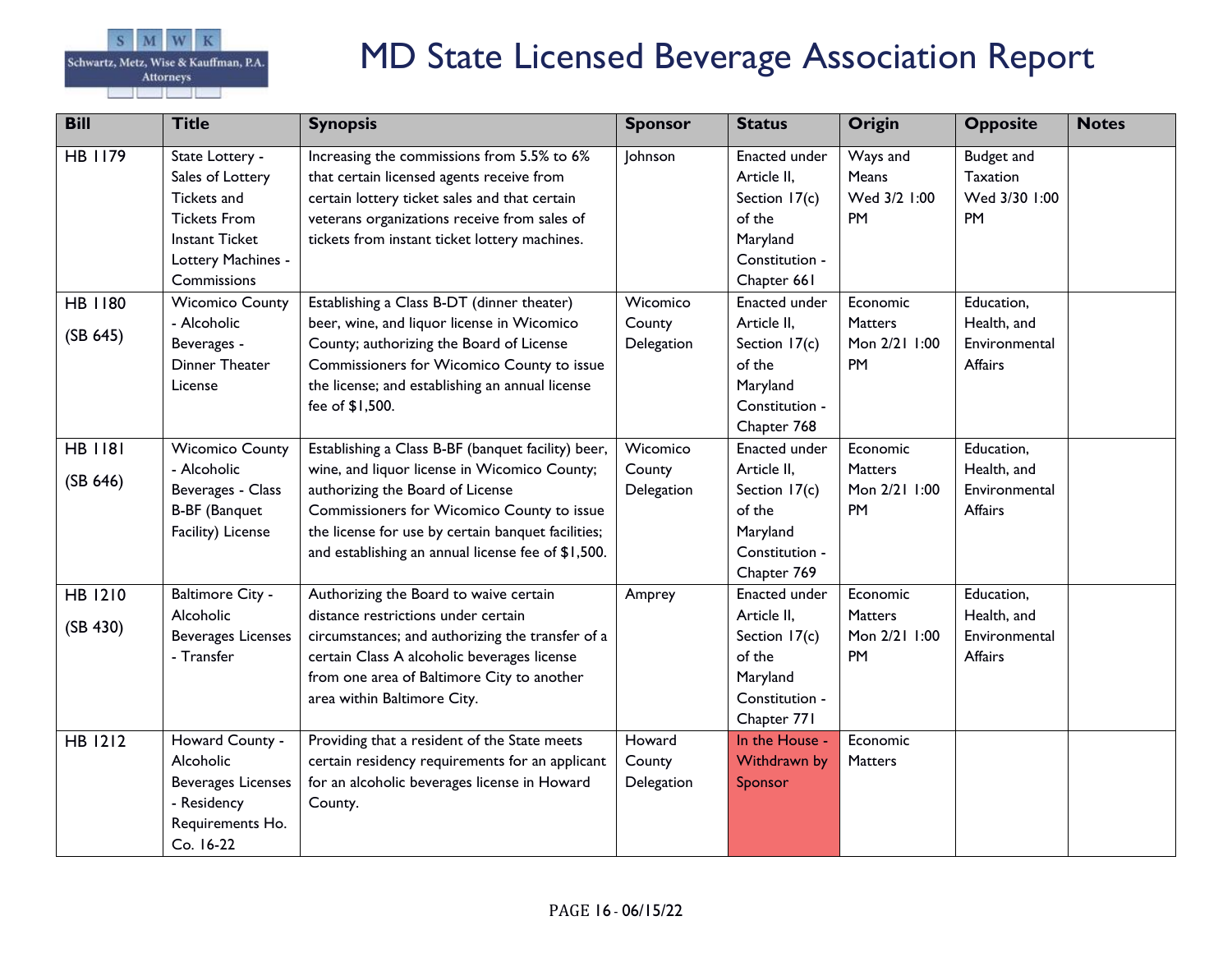

| <b>Bill</b>                | <b>Title</b>                                                                                       | <b>Synopsis</b>                                                                                                                                                                                                                                                                                                                                                                                                                                                                                                                                                  | <b>Sponsor</b>                    | <b>Status</b>                                                                                        | <b>Origin</b>                                            | <b>Opposite</b>                                                             | <b>Notes</b> |
|----------------------------|----------------------------------------------------------------------------------------------------|------------------------------------------------------------------------------------------------------------------------------------------------------------------------------------------------------------------------------------------------------------------------------------------------------------------------------------------------------------------------------------------------------------------------------------------------------------------------------------------------------------------------------------------------------------------|-----------------------------------|------------------------------------------------------------------------------------------------------|----------------------------------------------------------|-----------------------------------------------------------------------------|--------------|
| <b>HB 1221</b><br>(SB 757) | <b>Baltimore City -</b><br>Alcoholic<br>Beverages - 40th<br>Alcoholic<br><b>Beverages District</b> | Authorizing the Board of License<br>Commissioners for Baltimore City to issue<br>certain licenses in certain areas of the 40th<br>alcoholic beverages district in Baltimore City<br>under certain circumstances; and prohibiting<br>certain license holders in certain areas of the<br>40th alcoholic beverages district from selling<br>alcoholic beverages at certain times of day.                                                                                                                                                                            | Amprey                            | Approved by<br>the Governor<br>- Chapter 374                                                         | Economic<br><b>Matters</b><br>Mon 2/21 1:00<br><b>PM</b> | Education,<br>Health, and<br>Environmental<br>Affairs                       |              |
| <b>HB 1234</b><br>(SB 648) | <b>Frederick County</b><br>- Alcoholic<br>Beverages Act of<br>2022                                 | Repealing certain obsolete provisions of law<br>relating to temporary alcoholic beverages<br>licenses in Frederick County; repealing certain<br>duplicative requirements relating to alcohol<br>awareness and crowd control training for<br>certain licenses in the county; repealing certain<br>county residency requirements for certain<br>license holders in the county; repealing the<br>requirement that an application for an alcoholic<br>beverages license in the county include certain<br>petitions of support signed by certain<br>individuals; etc. | Frederick<br>County<br>Delegation | In the Senate -<br><b>First Reading</b><br>Education,<br>Health, and<br>Environmental<br>Affairs     | Economic<br><b>Matters</b><br>Mon 2/21 1:00<br><b>PM</b> | Education,<br>Health, and<br>Environmental<br>Affairs                       |              |
| <b>HB 1253</b>             | Alcohol and<br>Tobacco<br>Commission -<br>Clarifications                                           | Updating certain statutory references to the<br>authority of the Alcohol and Tobacco<br>Commission and its Executive Director;<br>clarifying certain authority to regulate and<br>enforce certain matters relating to certain<br>products and the tobacco tax; authorizing the<br>Executive Director to enter into certain<br>memoranda of understanding and agreements;<br>and clarifying the application of certain<br>requirements to certain premises.                                                                                                       | Wilson                            | Enacted under<br>Article II,<br>Section 17(c)<br>of the<br>Maryland<br>Constitution -<br>Chapter 743 | Economic<br><b>Matters</b><br>Mon 2/21 1:00<br><b>PM</b> | Education,<br>Health, and<br>Environmental<br>Affairs<br>Fri 4/1 1:00<br>PM |              |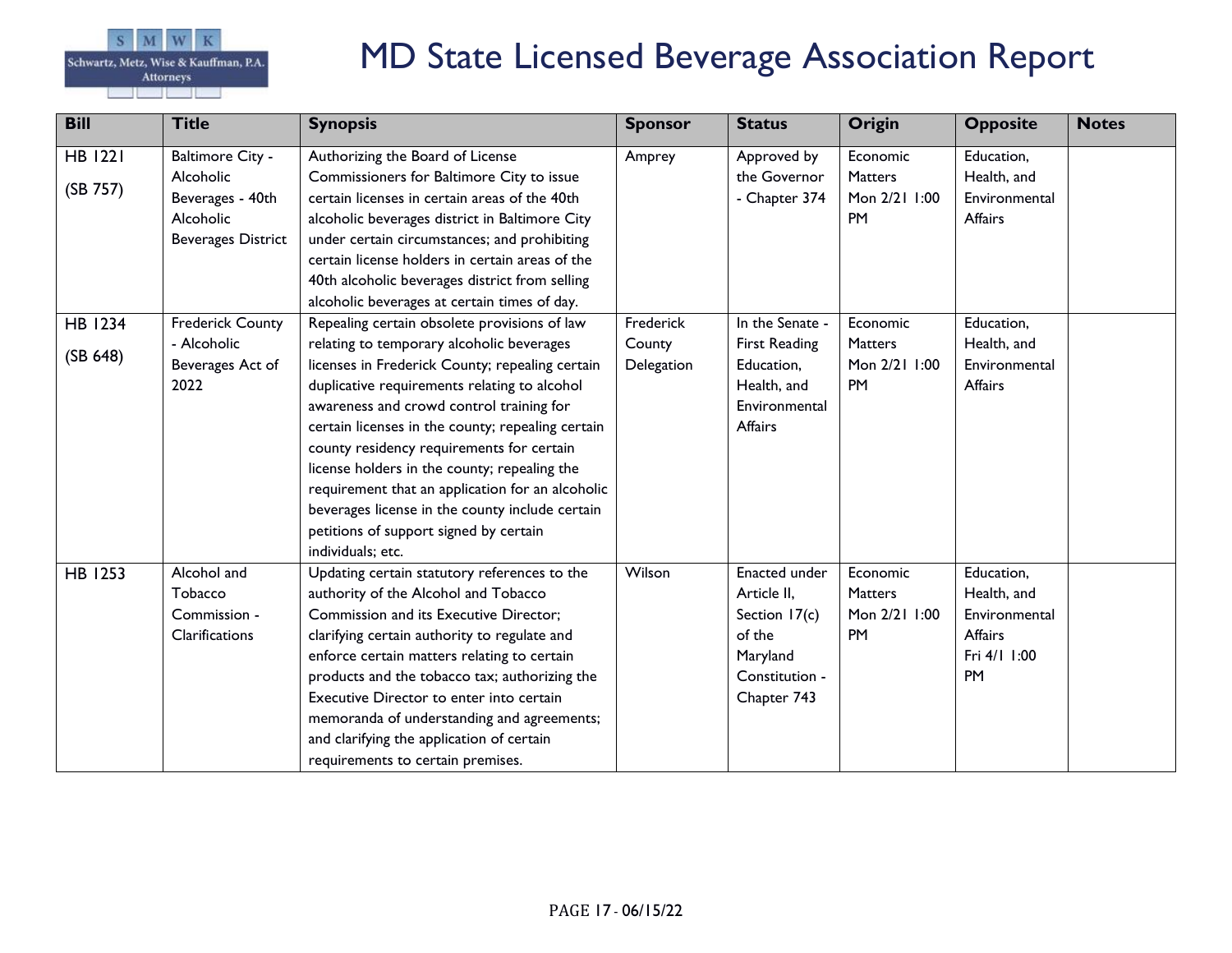

| <b>Bill</b>         | <b>Title</b>                                                                                                                                   | <b>Synopsis</b>                                                                                                                                                                                                                                                                                                                                                                                                                                                                                                                                                                                                   | <b>Sponsor</b>                 | <b>Status</b>                                                                                        | Origin                                            | <b>Opposite</b>                                                             | <b>Notes</b> |
|---------------------|------------------------------------------------------------------------------------------------------------------------------------------------|-------------------------------------------------------------------------------------------------------------------------------------------------------------------------------------------------------------------------------------------------------------------------------------------------------------------------------------------------------------------------------------------------------------------------------------------------------------------------------------------------------------------------------------------------------------------------------------------------------------------|--------------------------------|------------------------------------------------------------------------------------------------------|---------------------------------------------------|-----------------------------------------------------------------------------|--------------|
| HB 1257<br>(SB 155) | State Lottery -<br><b>Instant Ticket</b><br>Lottery Machines -<br>Fraternal<br>Organizations<br>(ITLMs for<br><b>Homeless</b><br>Veterans Act) | Authorizing the Director of the State Lottery<br>and Gaming Control Agency to issue certain<br>fraternal organizations a license for not more<br>than five instant ticket lottery machines;<br>providing that proceeds from instant ticket<br>lottery machine sales by a fraternal<br>organization are to be distributed in a certain<br>manner; and declaring the intent of the<br>General Assembly that the State Lottery and<br>Gaming Control Agency solicit proposals from<br>multiple vendors for the lease or purchase of<br>instant ticket lottery machines under the Act.                                | P. Young                       | In the House -<br>Hearing 3/02<br>at 1:00 p.m.                                                       | Ways and<br>Means<br>Wed 3/2 1:00<br><b>PM</b>    |                                                                             |              |
| HB 1307             | Howard County -<br>Alcoholic<br>Beverages - Repeal<br>of Petition of<br>Support<br>Requirement Ho.<br>Co. 15-22                                | Repealing the requirement that an application<br>for an alcoholic beverages license in Howard<br>County include certain petitions of support<br>signed by at least a certain number of residents<br>who are owners of real property and<br>registered voters in the district where the<br>business is to be conducted.                                                                                                                                                                                                                                                                                            | Howard<br>County<br>Delegation | In the House -<br>Withdrawn by<br>Sponsor                                                            | Economic<br><b>Matters</b>                        |                                                                             |              |
| HB 1308             | Howard County -<br>Alcoholic<br><b>Beverages Licenses</b><br>- Notifications Ho.<br>Co. 14-22                                                  | Altering the notice requirements for an<br>applicant for a new alcoholic beverages license<br>or changes to an existing license in Howard<br>County; requiring the Howard County Board<br>of License Commissioners to publish a certain<br>hearing notice on the Board's website for at<br>least 15 days before the hearing on an<br>application; requiring the Board to provide a<br>notice of a hearing on an application to the<br>Howard County Office of Public Information;<br>and requiring the Office of Public Information<br>to post the hearing notice in the same manner<br>as other meeting notices. | Howard<br>County<br>Delegation | Enacted under<br>Article II,<br>Section 17(c)<br>of the<br>Maryland<br>Constitution -<br>Chapter 773 | Economic<br><b>Matters</b><br>Mon 2/21 1:00<br>PM | Education,<br>Health, and<br>Environmental<br>Affairs<br>Fri 4/1 1:00<br>PM |              |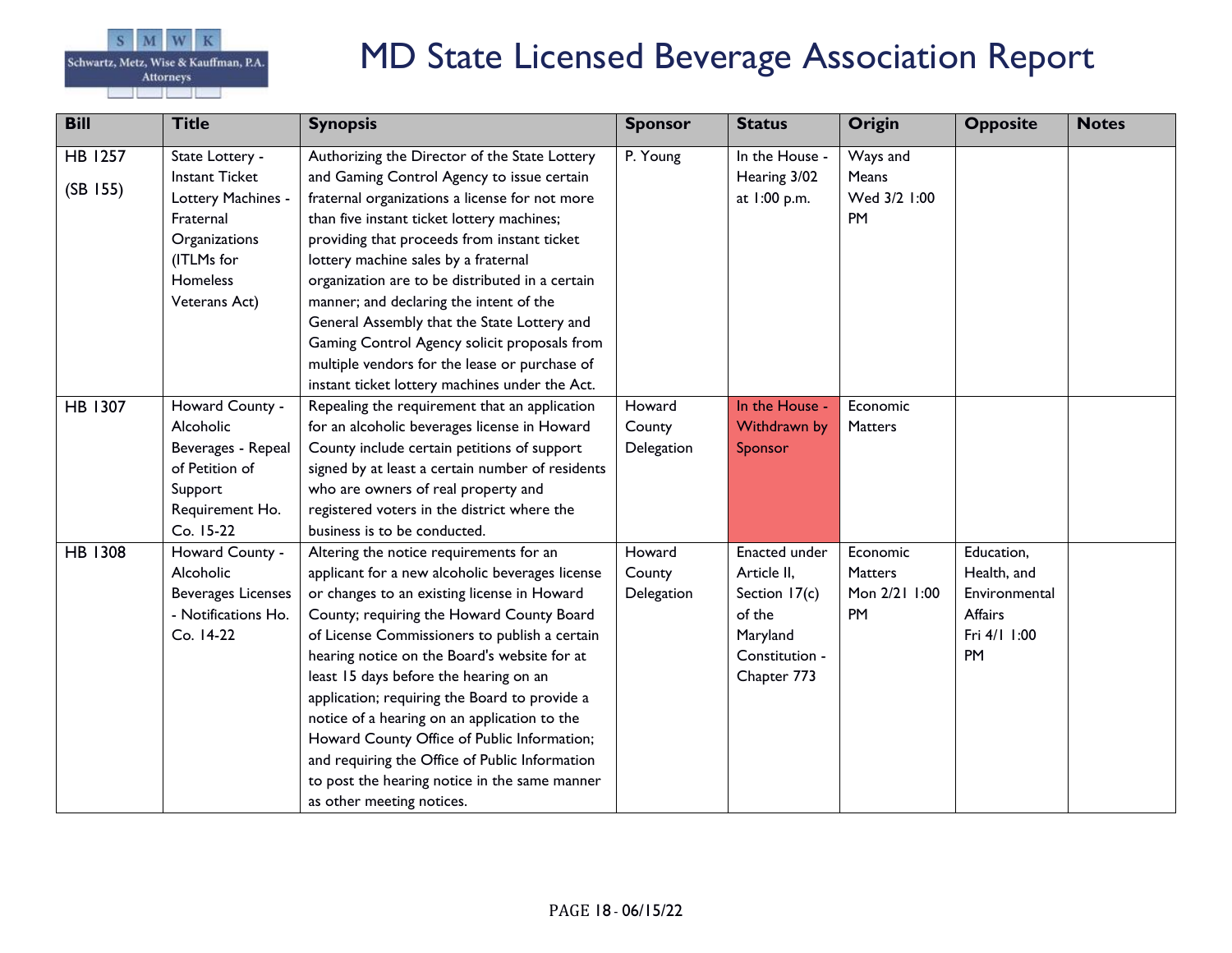

| <b>Bill</b>    | <b>Title</b>             | <b>Synopsis</b>                                   | <b>Sponsor</b> | <b>Status</b>        | <b>Origin</b>      | <b>Opposite</b> | <b>Notes</b> |
|----------------|--------------------------|---------------------------------------------------|----------------|----------------------|--------------------|-----------------|--------------|
| <b>HB 1388</b> | Winery and               | Establishing the Winery and Vineyard              | Guyton         | In the Senate -      | Appropriations;    |                 |              |
|                | Vineyard                 | Economic Development Grant Program within         |                | <b>First Reading</b> | <b>Rules</b>       |                 |              |
| (SB 594)       | Economic                 | the Department of Commerce; authorizing           |                | <b>Senate Rules</b>  | Thu 3/17 1:00      |                 |              |
|                | Development              | certain individuals and corporations to receive   |                |                      | <b>PM</b>          |                 |              |
|                | Grant Program            | a grant equal to 25% of the qualified capital     |                |                      |                    |                 |              |
|                |                          | expenses incurred in connection with              |                |                      |                    |                 |              |
|                |                          | establishing new wineries and vineyards or        |                |                      |                    |                 |              |
|                |                          | completing capital improvements at existing       |                |                      |                    |                 |              |
|                |                          | wineries and vineyards; requiring the Governor    |                |                      |                    |                 |              |
|                |                          | each year to include in the annual budget bill    |                |                      |                    |                 |              |
|                |                          | an appropriation of at least \$1,000,000 to be    |                |                      |                    |                 |              |
|                |                          | used for grants under the Program; etc.           |                |                      |                    |                 |              |
| HB 1406        | Alcoholic                | Clarifying that, with certain exceptions, more    | Gilchrist      | In the House -       | Rules and          |                 |              |
|                | Beverages -              | than one license may not be issued in a single    |                | <b>First Reading</b> | <b>Executive</b>   |                 |              |
|                | <b>Issuance of Class</b> | jurisdiction to an individual or for the use of a |                | <b>House Rules</b>   | <b>Nominations</b> |                 |              |
|                | A Licenses               | partnership, a corporation, an unincorporated     |                | and Executive        |                    |                 |              |
|                |                          | association, or a limited liability company; and  |                | Nominations          |                    |                 |              |
|                |                          | increasing the number of Class A alcoholic        |                |                      |                    |                 |              |
|                |                          | beverages licenses that may be issued in the      |                |                      |                    |                 |              |
|                |                          | State to an individual for a certain use.         |                |                      |                    |                 |              |
| HB 1423        | Charles County -         | Authorizing the Board of License                  | Charles        | In the House -       | Economic           |                 |              |
|                | Alcoholic                | Commissioners for Charles County to allow a       | County         | Hearing              | <b>Matters</b>     |                 |              |
| (SB 965)       | Beverages -              | person to obtain a direct or indirect interest    | Delegation     | canceled             |                    |                 |              |
|                | Multiple Class B         | in, in addition to certain other licenses, not    |                |                      |                    |                 |              |
|                | Licenses                 | more than a certain number of Class B-H           |                |                      |                    |                 |              |
|                |                          | (hotel), Class B-R (restaurant), or Class B-RB    |                |                      |                    |                 |              |
|                |                          | (restaurant/bar) on-sale beer, wine, and liquor   |                |                      |                    |                 |              |
|                |                          | licenses.                                         |                |                      |                    |                 |              |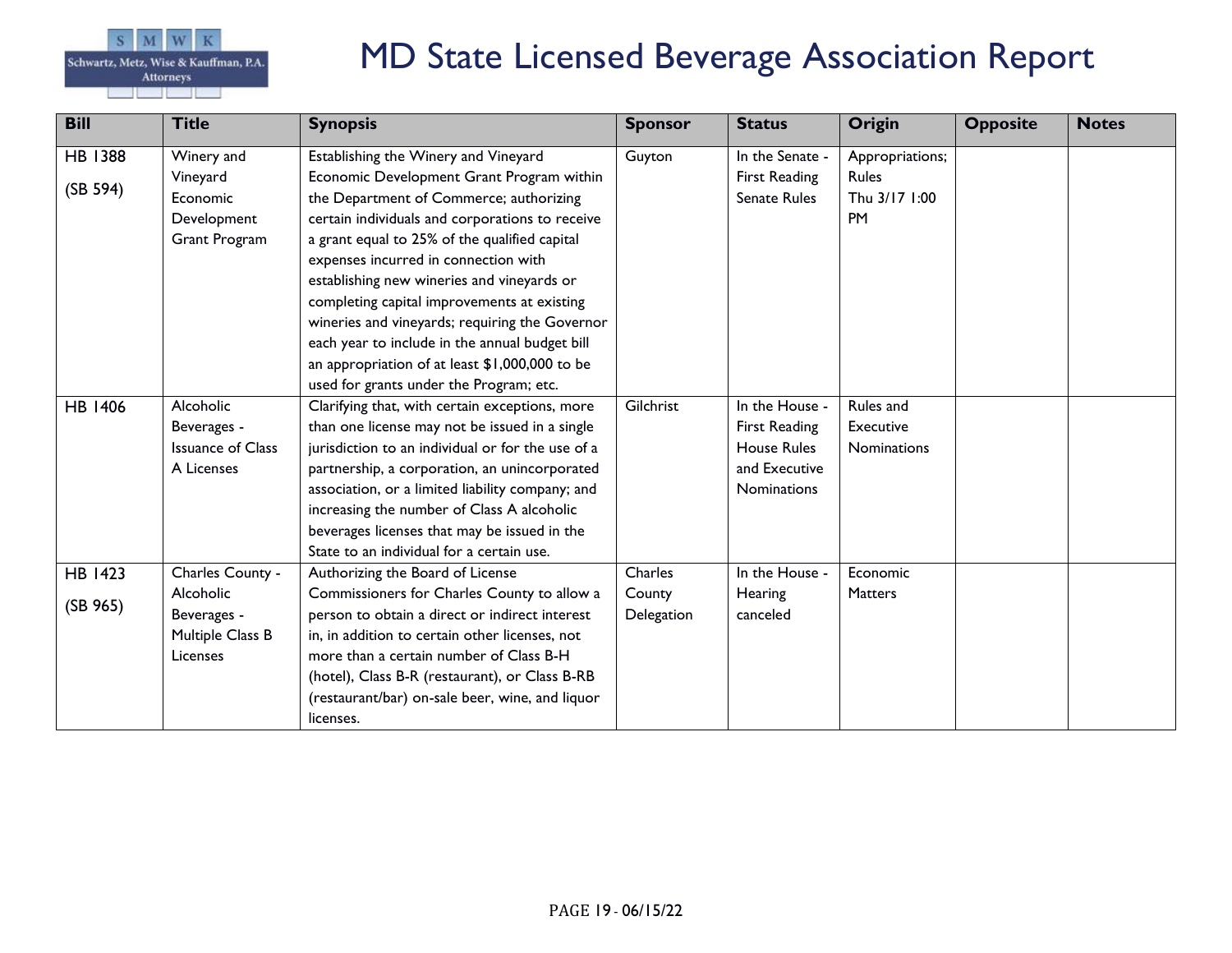

| <b>Bill</b>              | <b>Title</b>                                                                                                                                                                   | <b>Synopsis</b>                                                                                                                                                                                                                                                                                                                                                                                                                                                                                                                                                                | <b>Sponsor</b>                 | <b>Status</b>                                                                                        | Origin                                                                   | <b>Opposite</b>     | <b>Notes</b> |
|--------------------------|--------------------------------------------------------------------------------------------------------------------------------------------------------------------------------|--------------------------------------------------------------------------------------------------------------------------------------------------------------------------------------------------------------------------------------------------------------------------------------------------------------------------------------------------------------------------------------------------------------------------------------------------------------------------------------------------------------------------------------------------------------------------------|--------------------------------|------------------------------------------------------------------------------------------------------|--------------------------------------------------------------------------|---------------------|--------------|
| <b>HB 1447</b>           | <b>Baltimore City -</b><br>Alcoholic<br><b>Beverages Licenses</b><br>- Outdoor Table<br>Service Privileges -<br>Fee Prohibition<br>and Alteration of<br>Application<br>Process | Prohibiting the Board of License<br>Commissioners for Baltimore City from<br>charging a holder of an alcoholic beverages<br>license a certain fee if the holder holds a<br>temporary outdoor seating permit issued by<br>the Mayor and City Council of Baltimore City;<br>and authorizing the Board to grant certain<br>ancillary license privileges to a holder of an<br>alcoholic beverages license and to alter certain<br>notice requirements under certain<br>circumstances.                                                                                              | Clippinger                     | In the House -<br>Rereferred to<br>Economic<br><b>Matters</b>                                        | Economic<br>Matters                                                      |                     |              |
| <b>HB 1461</b>           | Howard County -<br>Alcoholic<br>Beverages -<br>Consideration of<br>Factors for<br>Issuance of<br>Licenses Ho. Co.<br>$11-22$                                                   | Requiring the Board of License Commissioners<br>for Howard County and the Appointed<br>Alcoholic Beverage Hearing Board in Howard<br>County to give particular consideration to the<br>avoidance of the overconcentration of licenses<br>in neighborhoods, particularly neighborhoods<br>of poverty, when deciding whether to approve<br>an application and issue a license; requiring the<br>Hearing Board to include a certain factor in its<br>written decision findings when determining<br>whether to issue a new Class A license; and<br>applying the Act prospectively. | Howard<br>County<br>Delegation | In the House -<br>Rereferred to<br>Economic<br>Matters                                               | Economic<br>Matters                                                      |                     |              |
| <b>SB 72</b><br>(HB 324) | Minority<br>Participation in the<br>Alcoholic<br>Beverages Industry<br>- Study                                                                                                 | Requiring the Governor's Office of Small,<br>Minority, and Women Business Affairs to<br>conduct a study of the participation of<br>minority-owned businesses in the alcoholic<br>beverages industry in the State; requiring the<br>Office of the Attorney General and the<br>Department of Transportation to provide staff<br>for the study; and requiring the Office to<br>report its findings and recommendations to the<br>Governor and the General Assembly by<br>January 1, 2023.                                                                                         | Patterson                      | Enacted under<br>Article II,<br>Section 17(c)<br>of the<br>Maryland<br>Constitution -<br>Chapter 750 | Education,<br>Health, and<br>Environmental<br>Affairs<br>Fri 3/4 1:00 PM | Economic<br>Matters |              |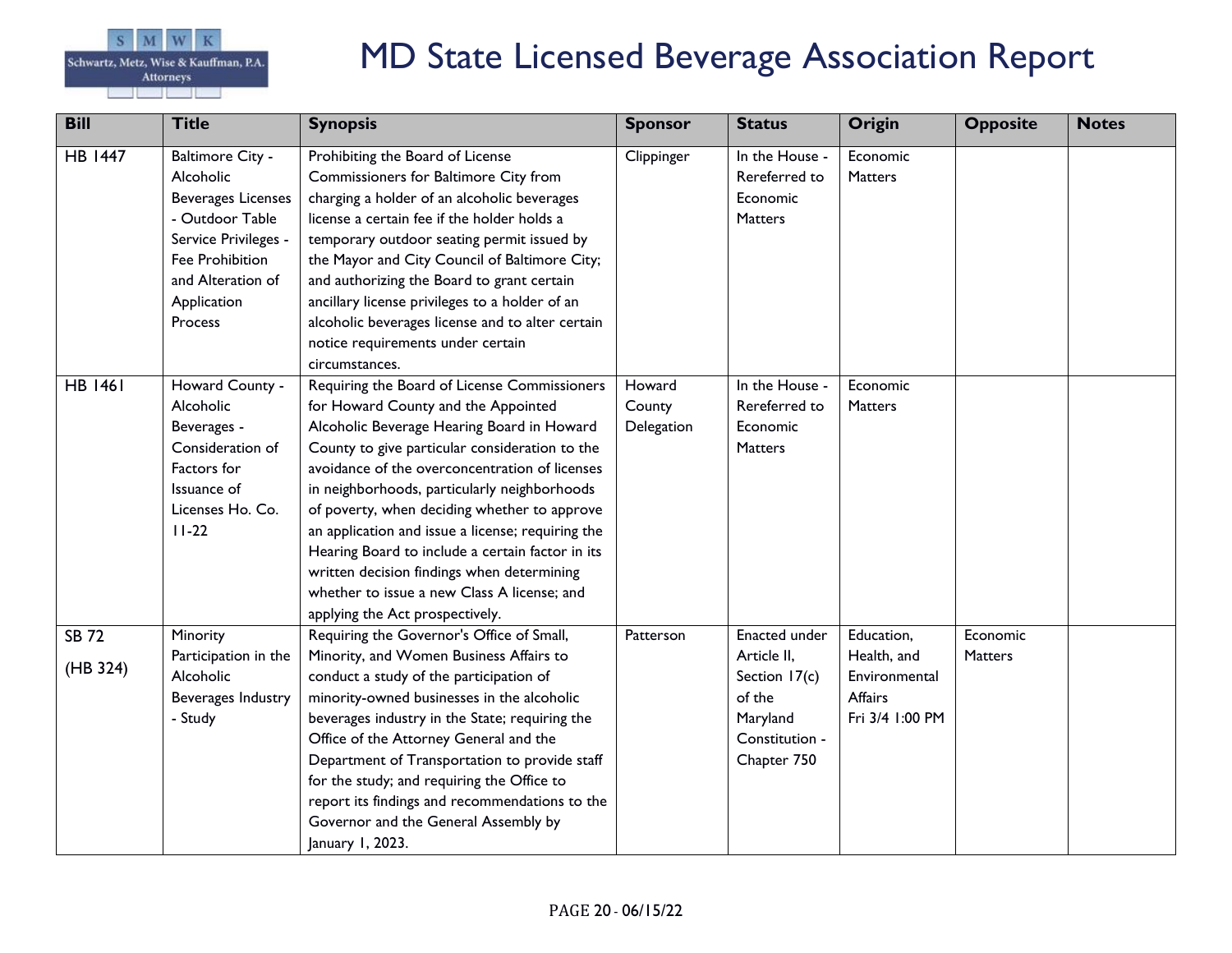

| <b>Bill</b>   | <b>Title</b>                                                                                                                | <b>Synopsis</b>                                                                                                                                                                                                                                                                                                                                                                                                                                                                                                                            | <b>Sponsor</b> | <b>Status</b>                                                                      | <b>Origin</b>                                              | <b>Opposite</b>          | <b>Notes</b> |
|---------------|-----------------------------------------------------------------------------------------------------------------------------|--------------------------------------------------------------------------------------------------------------------------------------------------------------------------------------------------------------------------------------------------------------------------------------------------------------------------------------------------------------------------------------------------------------------------------------------------------------------------------------------------------------------------------------------|----------------|------------------------------------------------------------------------------------|------------------------------------------------------------|--------------------------|--------------|
| <b>SB 102</b> | Harford County -<br>Alcoholic<br>Beverages - Sale of<br>Beer to Retail<br>Dealer                                            | Authorizing a holder of a manufacturer's<br>license and a holder of a wholesaler's license to<br>sell beer to a retail dealer on terms other than<br>cash on delivery in Harford County.                                                                                                                                                                                                                                                                                                                                                   | Cassilly       | In the Senate -<br>Withdrawn by<br>Sponsor                                         | Education,<br>Health, and<br>Environmental<br>Affairs      |                          |              |
| <b>SB 155</b> | State Lottery -                                                                                                             | Authorizing the Director of the State Lottery                                                                                                                                                                                                                                                                                                                                                                                                                                                                                              | Young          | In the House -                                                                     | Budget and                                                 | Rules and                |              |
| (HB 1257)     | <b>Instant Ticket</b><br>Lottery Machines -<br>Fraternal<br>Organizations<br>(ITLMs for<br><b>Homeless</b><br>Veterans Act) | and Gaming Control Agency to issue certain<br>fraternal organizations a license for not more<br>than five instant ticket lottery machines;<br>providing that 10% of the proceeds from<br>instant ticket lottery machine sales by a<br>fraternal organization go to the Homelessness<br>Solutions Program to assist veterans and their<br>families; and declaring the intent of the General<br>Assembly that the State Lottery and Gaming<br>Control Agency solicit proposals from multiple<br>vendors for instant ticket lottery machines. |                | <b>First Reading</b><br><b>House Rules</b><br>and Executive<br>Nominations         | Taxation<br>Wed 1/19 1:00<br><b>PM</b>                     | Executive<br>Nominations |              |
| SB 222        | <b>Baltimore City -</b>                                                                                                     | Prohibiting a holder of a Class A license, a                                                                                                                                                                                                                                                                                                                                                                                                                                                                                               | Ferguson       | Enacted under                                                                      | Education,                                                 | Economic                 |              |
| (HB 372)      | Board of License<br>Commissioners -<br>Licensee Hours of<br>Operation and<br>Enforcement                                    | Class B-D-7 license, or an adult entertainment<br>license issued by the Board of License<br>Commissioners for Baltimore City from<br>operating in a certain area in Baltimore City<br>later than 10 p.m. unless the license holder<br>takes certain security measures; and requiring<br>the Downtown Commercial District<br>Management Authority to enter into a contract<br>with the Baltimore Police Department for the<br>hiring of two police officers to exclusively<br>patrol certain areas at a certain time on certain<br>days.    |                | Article II,<br>Section 17(b)<br>of the<br>Maryland<br>Constitution -<br>Chapter 36 | Health, and<br>Environmental<br>Affairs<br>Fri 3/4 1:00 PM | <b>Matters</b>           |              |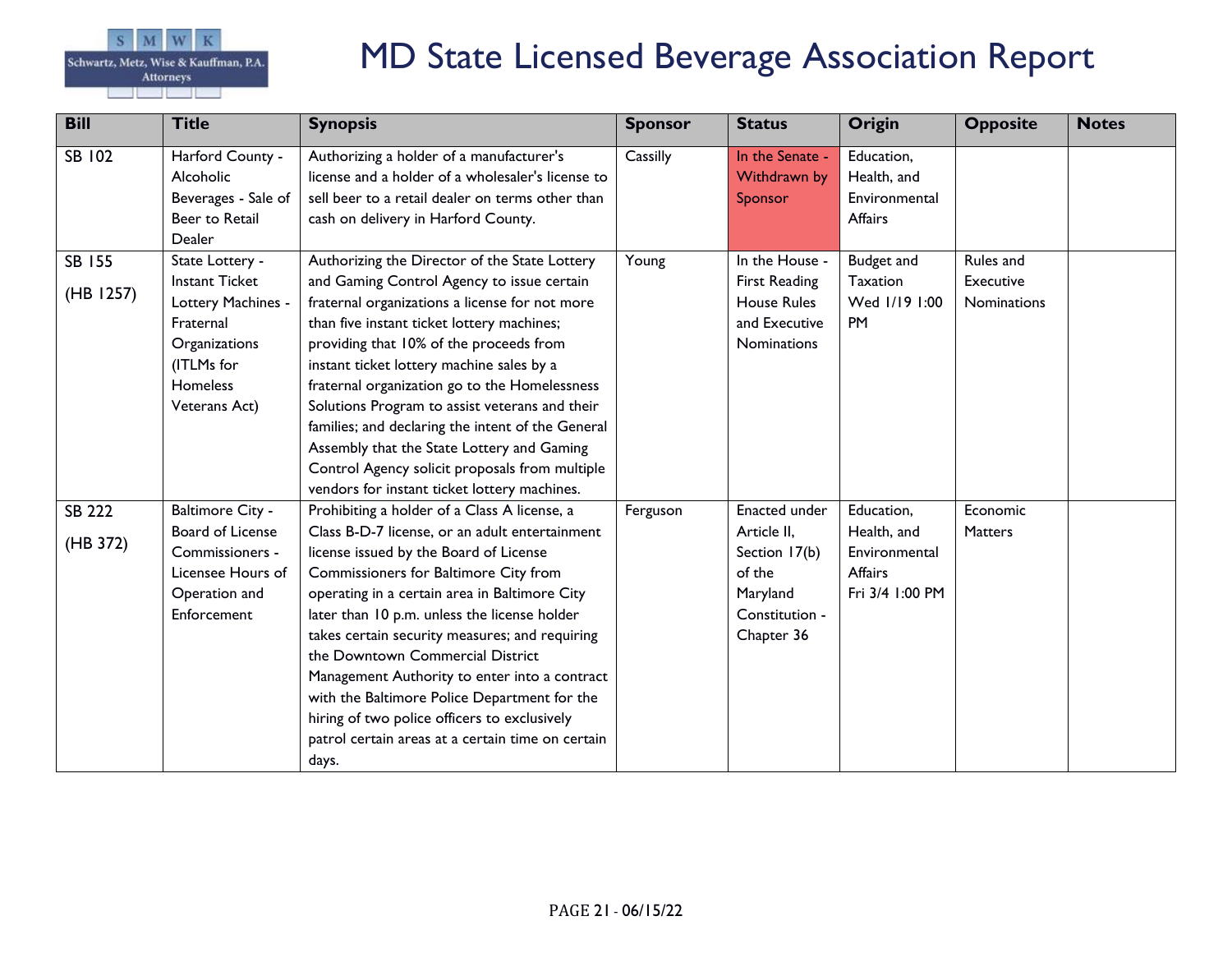

| <b>Bill</b>             | <b>Title</b>                                                                                                                      | <b>Synopsis</b>                                                                                                                                                                                                                                                                                                                                                                                                                                                                                                                                                                                  | <b>Sponsor</b> | <b>Status</b>                                                                                        | <b>Origin</b>                                                            | <b>Opposite</b>                                   | <b>Notes</b> |
|-------------------------|-----------------------------------------------------------------------------------------------------------------------------------|--------------------------------------------------------------------------------------------------------------------------------------------------------------------------------------------------------------------------------------------------------------------------------------------------------------------------------------------------------------------------------------------------------------------------------------------------------------------------------------------------------------------------------------------------------------------------------------------------|----------------|------------------------------------------------------------------------------------------------------|--------------------------------------------------------------------------|---------------------------------------------------|--------------|
| SB 267<br>(HB 85)       | Income Tax -<br>Healthy Indoor Air<br><b>Quality Tax Credit</b>                                                                   | Allowing certain persons to claim a 50% credit<br>against the State income tax for certain<br>qualified costs incurred during the taxable year<br>to purchase and install certain indoor air<br>quality equipment in a certain home, rental<br>dwelling unit, or commercial building; requiring<br>the Comptroller, in consultation with the<br>Maryland Energy Administration, to publish on<br>the Comptroller's website a list of approved<br>indoor air quality equipment based on industry<br>guidelines and best practices on or before<br>September 30 each year; etc.                    | Benson         | In the Senate -<br>Hearing 1/26<br>at 1:00 p.m.                                                      | Budget and<br>Taxation<br>Wed 1/26 1:00<br>PM                            |                                                   |              |
| <b>SB 275</b><br>(HB 8) | Labor and<br>Employment -<br>Family and Medical<br>Leave Insurance<br>Program -<br>Establishment<br>(Time to Care Act<br>of 2022) | Establishing the Family and Medical Leave<br>Insurance Program in the Maryland<br>Department of Labor to provide benefits to<br>individuals who take leave from employment<br>for certain purposes; establishing the Family<br>and Medical Leave Insurance Fund; requiring,<br>beginning October 1, 2023, certain employees,<br>employers, and self-employed individuals to<br>contribute to the Fund; requiring the Secretary<br>to establish the total rate of contribution and<br>the percentages of the total rate of<br>contribution to be paid by certain employees<br>and employers; etc. | Hayes          | Gubernatorial<br>Veto Override<br>(Legislative<br>date:<br>$4/8/2022$ ) -<br>Chapter 48              | Finance<br>Thu 2/10 1:00<br>PM                                           | Economic<br><b>Matters</b><br>Thu 3/24 1:00<br>PM |              |
| SB 340<br>(HB 555)      | Queen Anne's<br>County - Alcoholic<br>Beverages -<br>License<br>Applications                                                      | Authorizing the Board of License<br>Commissioners for Queen Anne's County to<br>exempt up to four licenses held on behalf of<br>corporations or limited liability companies<br>from certain ownership requirements; and<br>prohibiting the Board from granting an<br>exemption within the Kent Narrows<br><b>Commercial Management and Waterfront</b><br>Improvement District.                                                                                                                                                                                                                   | Hershey        | Enacted under<br>Article II,<br>Section 17(c)<br>of the<br>Maryland<br>Constitution -<br>Chapter 774 | Education,<br>Health, and<br>Environmental<br>Affairs<br>Fri 3/4 1:00 PM | Economic<br>Matters                               |              |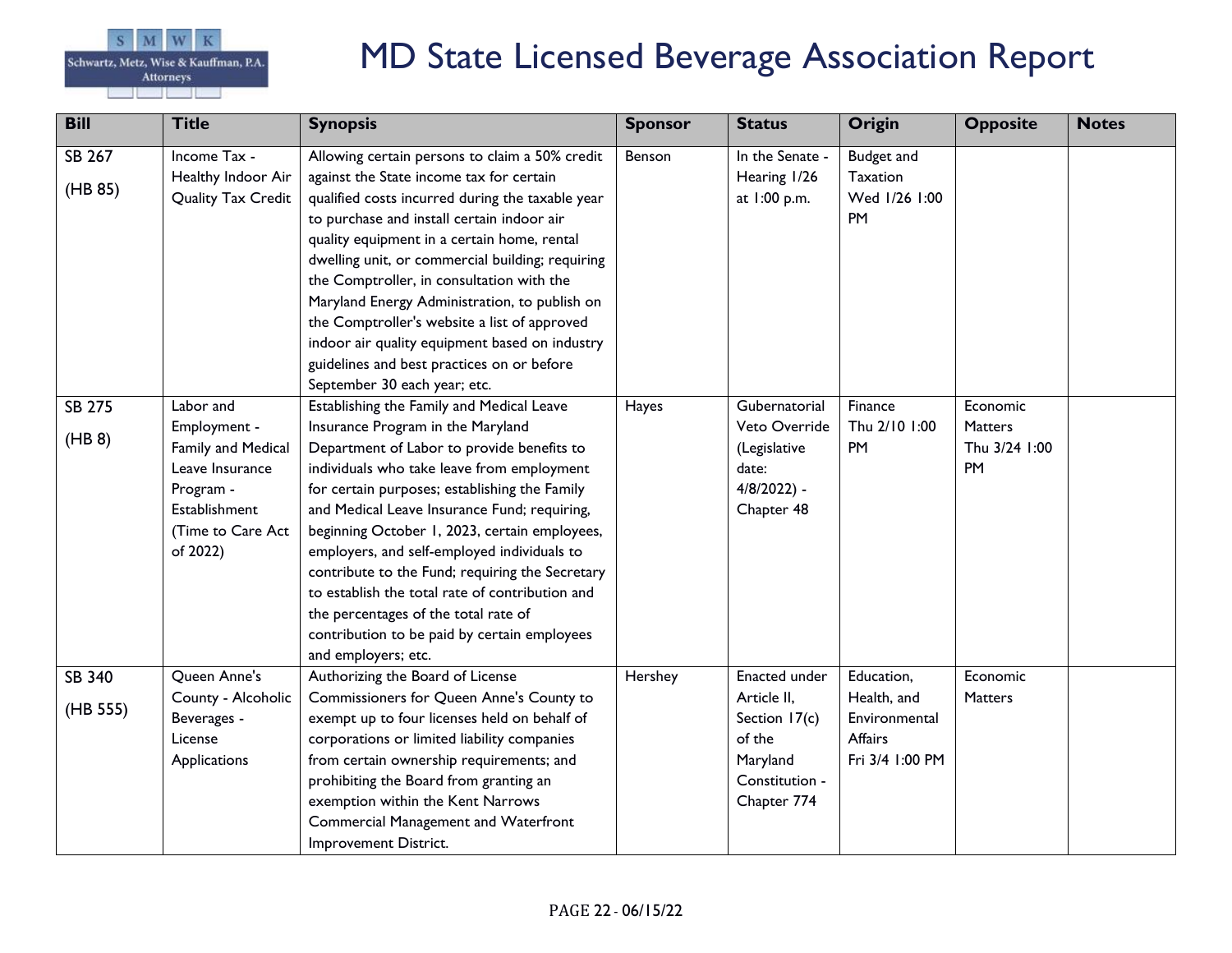

| <b>Bill</b>   | <b>Title</b>              | <b>Synopsis</b>                                    | <b>Sponsor</b> | <b>Status</b>   | <b>Origin</b>   | <b>Opposite</b> | <b>Notes</b> |
|---------------|---------------------------|----------------------------------------------------|----------------|-----------------|-----------------|-----------------|--------------|
| <b>SB 351</b> | Worcester                 | Establishing a Class L beer, wine, and liquor      | Carozza        | In the Senate - | Education,      |                 |              |
|               | County - Alcoholic        | license in Worcester County; authorizing the       |                | Hearing 3/04    | Health, and     |                 |              |
| (HB 1123)     | Beverages - Class         | Board of License Commissioners to issue the        |                | at 1:00 p.m.    | Environmental   |                 |              |
|               | L License                 | license to a holder of a manufacturer's license;   |                |                 | <b>Affairs</b>  |                 |              |
|               |                           | specifying that the license authorizes the         |                |                 | Fri 3/4 1:00 PM |                 |              |
|               |                           | license holder to sell or provide samples of       |                |                 |                 |                 |              |
|               |                           | certain beer, wine, and liquor for on-premises     |                |                 |                 |                 |              |
|               |                           | consumption under certain circumstances;           |                |                 |                 |                 |              |
|               |                           | providing the hours of sale are the same as        |                |                 |                 |                 |              |
|               |                           | those for the underlying manufacturer's            |                |                 |                 |                 |              |
|               |                           | license; and establishing an annual license fee of |                |                 |                 |                 |              |
|               |                           | \$250.                                             |                |                 |                 |                 |              |
| <b>SB 415</b> | <b>Garrett County</b>     | Establishing a barbershop and beauty salon         | <b>Edwards</b> | Enacted under   | Education,      | Economic        |              |
|               | Alcoholic                 | beer and wine license in Garrett County;           |                | Article II,     | Health, and     | <b>Matters</b>  |              |
| (HB 1118)     | Beverages Act of          | authorizing the Board of License                   |                | Section 17(c)   | Environmental   |                 |              |
|               | 2022                      | Commissioners for Garrett County to issue          |                | of the          | Affairs         |                 |              |
|               |                           | the license to a holder of a certain barbershop    |                | Maryland        | Fri 3/4 1:00 PM |                 |              |
|               |                           | or beauty salon permit; and altering the           |                | Constitution -  |                 |                 |              |
|               |                           | maximum number of beer, wine, and beer and         |                | Chapter 767     |                 |                 |              |
|               |                           | wine festival licenses that may be issued in       |                |                 |                 |                 |              |
|               |                           | Garrett County and the maximum number of           |                |                 |                 |                 |              |
|               |                           | days the festivals may be conducted.               |                |                 |                 |                 |              |
| <b>SB 430</b> | <b>Baltimore City -</b>   | Authorizing the Board to waive certain             | Hayes          | Enacted under   | Education,      | Economic        |              |
|               | <b>Alcoholic</b>          | distance restrictions under certain                |                | Article II,     | Health, and     | <b>Matters</b>  |              |
| (HB 1210)     | <b>Beverages Licenses</b> | circumstances; and authorizing the transfer of a   |                | Section 17(c)   | Environmental   |                 |              |
|               | - Transfer                | certain Class A alcoholic beverages license        |                | of the          | Affairs         |                 |              |
|               |                           | from one area of Baltimore City to another         |                | Maryland        | Fri 3/4 1:00 PM |                 |              |
|               |                           | area within Baltimore City.                        |                | Constitution -  |                 |                 |              |
|               |                           |                                                    |                | Chapter 772     |                 |                 |              |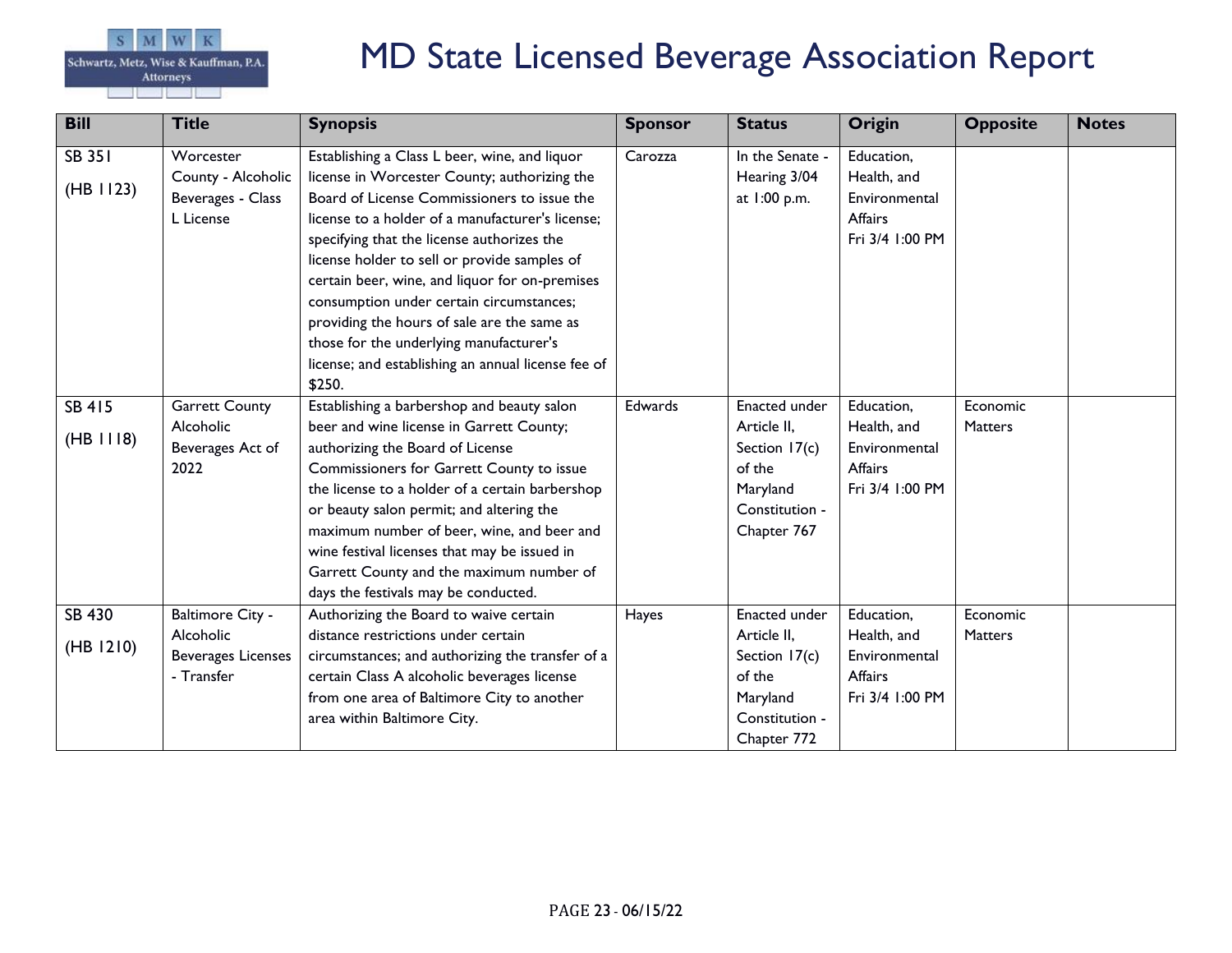

| <b>Bill</b>               | <b>Title</b>                                                                                                    | <b>Synopsis</b>                                                                                                                                                                                                                                                                                                                                                                                                                                                                                                                                                            | <b>Sponsor</b> | <b>Status</b>                                                                    | <b>Origin</b>                                                                   | <b>Opposite</b>            | <b>Notes</b> |
|---------------------------|-----------------------------------------------------------------------------------------------------------------|----------------------------------------------------------------------------------------------------------------------------------------------------------------------------------------------------------------------------------------------------------------------------------------------------------------------------------------------------------------------------------------------------------------------------------------------------------------------------------------------------------------------------------------------------------------------------|----------------|----------------------------------------------------------------------------------|---------------------------------------------------------------------------------|----------------------------|--------------|
| <b>SB 445</b><br>(HB 464) | <b>Baltimore City -</b><br>41st Legislative<br>District -<br>Alcoholic<br>Beverages -<br>Marketplace<br>License | Establishing a marketplace license in a certain<br>geographic area in the 41st legislative district in<br>Baltimore City; and authorizing the Board of<br>License Commissioners for Baltimore City to<br>issue the license.                                                                                                                                                                                                                                                                                                                                                | Carter         | In the House -<br><b>First Reading</b><br>Economic<br><b>Matters</b>             | Education,<br>Health, and<br>Environmental<br><b>Affairs</b><br>Fri 3/4 1:00 PM | Economic<br>Matters        |              |
| <b>SB 476</b><br>(HB 550) | Alcoholic<br>Beverages -<br>Manufacturer's<br>Licenses and Off-<br>Site Permits -<br><b>Sunset Extension</b>    | Repealing the termination date for various<br>provisions relating to alcoholic beverages<br>manufacturer's licenses and off-site permits,<br>including provisions repealing specified permits<br>and establishing a manufacturer off-site permit<br>and brewery special event permit; extending<br>the termination date for provisions relating to<br>the authorization of holders of certain<br>manufacturer's licenses to sell and deliver and<br>to directly ship their own alcoholic beverages<br>products to certain individuals under certain<br>circumstances; etc. | Hester         | Approved by<br>the Governor<br>- Chapter 477                                     | Education,<br>Health, and<br>Environmental<br>Affairs<br>Fri 3/4 1:00 PM        | Economic<br><b>Matters</b> |              |
| <b>SB 481</b><br>(HB 493) | Harford County -<br>Alcoholic<br>Beverages -<br>Service Under<br>Stadium License                                | Repealing the requirement that an individual<br>serve beer, wine, and liquor under a Harford<br>County stadium beer, wine, and liquor license<br>only in plastic, Styrofoam, or paper containers<br>and authorizing an individual to serve beer,<br>wine, and liquor under the license by the drink<br>and by the bottle, from one or more outlets,<br>for on-premises consumption.                                                                                                                                                                                        | Cassilly       | In the House -<br><b>Third Reading</b><br>Passed with<br>Amendments<br>$(133-0)$ | Education,<br>Health, and<br>Environmental<br><b>Affairs</b><br>Fri 3/4 1:00 PM | Economic<br><b>Matters</b> |              |
| <b>SB 482</b><br>(HB 465) | Harford County -<br>Alcoholic<br>Beverages - Resort<br><b>Complex License</b>                                   | Establishing in Harford County a resort<br>complex license that authorizes the holder to<br>sell beer, wine, and liquor at certain outlets in<br>the resort complex.                                                                                                                                                                                                                                                                                                                                                                                                       | Cassilly       | In the House -<br><b>Third Reading</b><br>Passed with<br>Amendments<br>$(134-0)$ | Education,<br>Health, and<br>Environmental<br>Affairs<br>Fri 3/4 1:00 PM        | Economic<br><b>Matters</b> |              |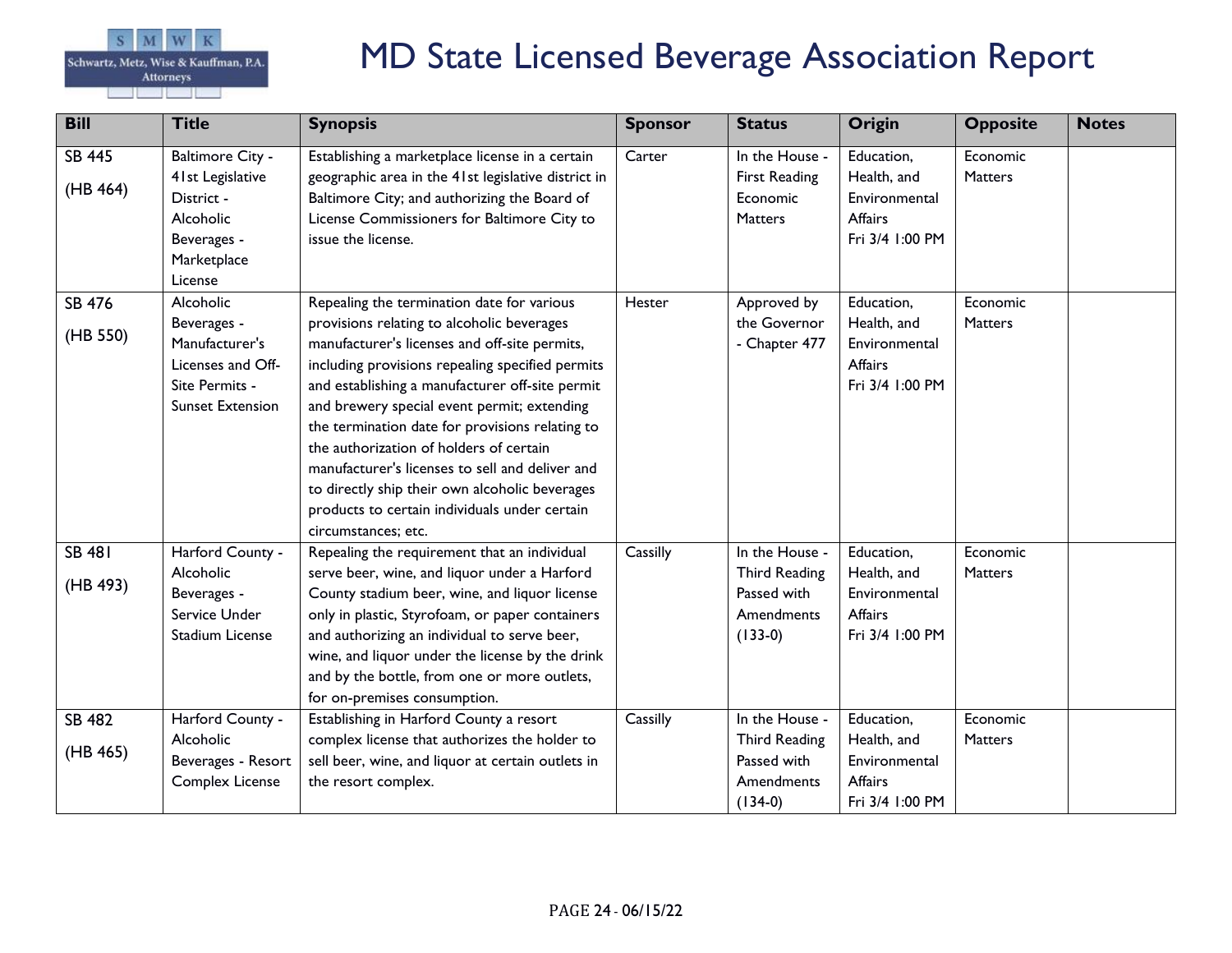

| <b>Bill</b>   | <b>Title</b>             | <b>Synopsis</b>                                 | <b>Sponsor</b> | <b>Status</b>   | <b>Origin</b>     | <b>Opposite</b> | <b>Notes</b> |
|---------------|--------------------------|-------------------------------------------------|----------------|-----------------|-------------------|-----------------|--------------|
| <b>SB 483</b> | Harford County -         | Reducing the annual fee for a stadium beer,     | Cassilly       | In the Senate - | Education,        |                 |              |
| (HB 520)      | Alcoholic                | wine, and liquor license in Harford County      |                | Hearing 3/04    | Health, and       |                 |              |
|               | Beverages -              | from \$10,000 to \$4,000.                       |                | at 1:00 p.m.    | Environmental     |                 |              |
|               | <b>Stadium License</b>   |                                                 |                |                 | Affairs           |                 |              |
|               | <b>Annual Fee</b>        |                                                 |                |                 | Fri 3/4 1:00 PM   |                 |              |
| SB 486        | Places of Public         | Requiring that single-occupancy public          | Kagan          | In the Senate - | Education,        |                 |              |
| (HB 572)      | Accommodation            | restrooms be marked with gender-inclusive       |                | Hearing 2/15    | Health, and       |                 |              |
|               | and Public               | signage in certain places of public             |                | at 1:00 p.m.    | Environmental     |                 |              |
|               | Buildings -              | accommodation and certain public buildings;     |                | (Judicial       | Affairs; Judicial |                 |              |
|               | Gender-Inclusive         | providing that a county is responsible for      |                | Proceedings)    | Proceedings       |                 |              |
|               | Signage                  | enforcing the signage requirement in places of  |                |                 | Tue 2/15 1:00     |                 |              |
|               |                          | public accommodation; and authorizing a         |                |                 | PM                |                 |              |
|               |                          | county to set certain fines for second and      |                |                 |                   |                 |              |
|               |                          | subsequent violations after a certain period of |                |                 |                   |                 |              |
|               |                          | time.                                           |                |                 |                   |                 |              |
| <b>SB 495</b> | <b>Somerset County</b>   | Abolishing the liquor control board and the     | Carozza        | In the House -  | Education,        | Economic        |              |
| (HB 671)      | - Alcoholic              | alcoholic beverages dispensary system in        |                | Third Reading   | Health, and       | <b>Matters</b>  |              |
|               | Beverages -              | Somerset County; establishing a Class A beer,   |                | Passed with     | Environmental     |                 |              |
|               | Abolishment of           | wine, and liquor license in the county; and     |                | Amendments      | Affairs           |                 |              |
|               | Liquor Control           | authorizing the Board of License                |                | $(130-0)$       | Fri 3/4 1:00 PM   |                 |              |
|               | Board and                | Commissioners for Somerset County to issue      |                |                 |                   |                 |              |
|               | <b>Dispensary System</b> | the license.                                    |                |                 |                   |                 |              |
| <b>SB 499</b> | Anne Arundel             | Prohibiting members of the Board of License     | Simonaire      | Approved by     | Education,        | Economic        |              |
|               | County - Alcoholic       | <b>Commissioners for Anne Arundel County</b>    |                | the Governor    | Health, and       | <b>Matters</b>  |              |
|               | Beverages - Board        | from serving more than four consecutive         |                | - Chapter 193   | Environmental     | Thu 3/31 1:00   |              |
|               | of License               | terms; extending the term of a certain member   |                |                 | Affairs           | <b>PM</b>       |              |
|               | Commissioners            | of the Board; and authorizing the Board to      |                |                 | Fri 3/4 1:00 PM   |                 |              |
|               | Term Limits and          | issue a commercial bingo license to the owner   |                |                 |                   |                 |              |
|               | Commercial Bingo         | of a licensed commercial bingo establishment.   |                |                 |                   |                 |              |
|               | License                  |                                                 |                |                 |                   |                 |              |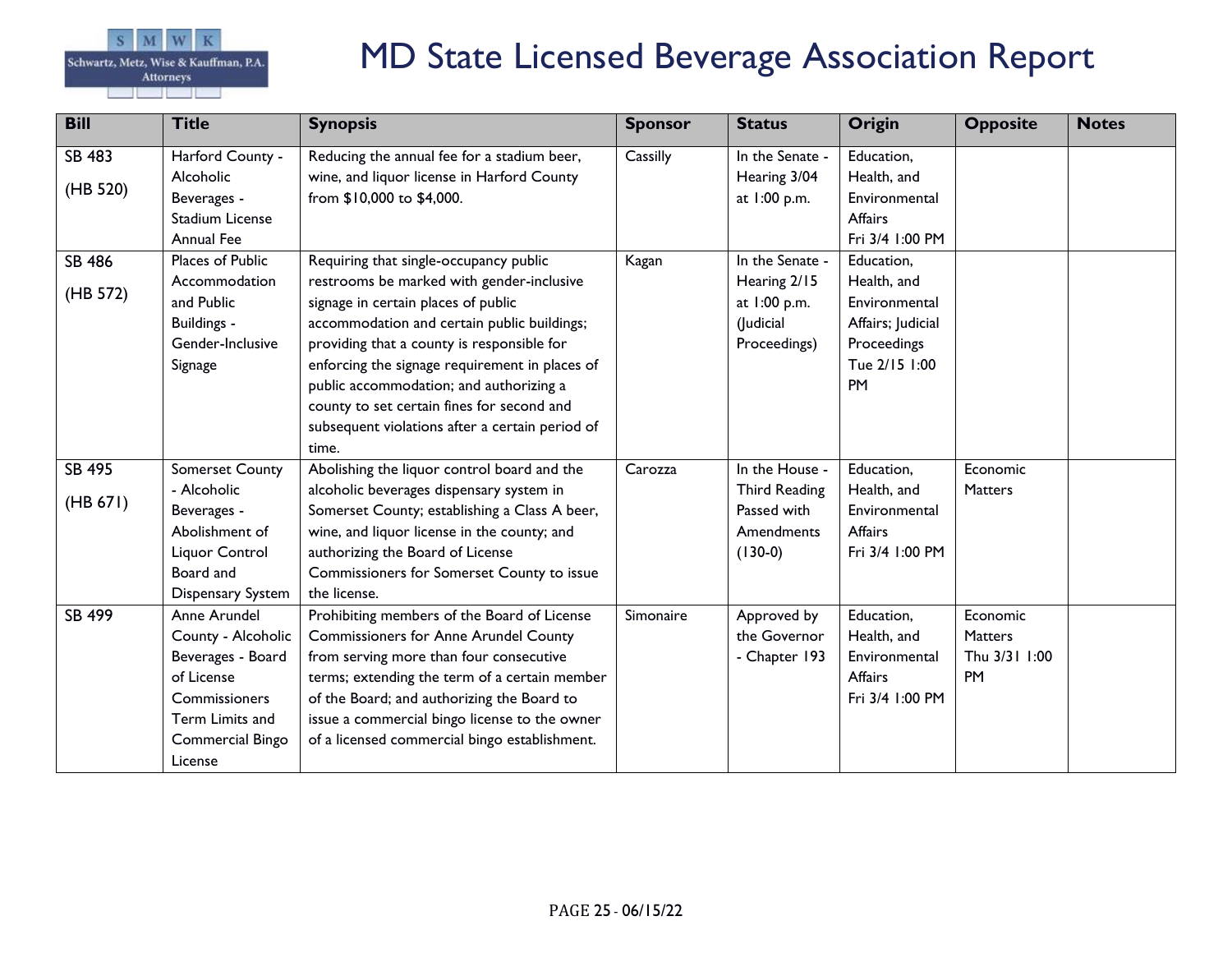

| <b>Bill</b>         | <b>Title</b>                                                                                            | <b>Synopsis</b>                                                                                                                                                                                                                                                                                                                                                                                                                                                                                                                                                       | <b>Sponsor</b> | <b>Status</b>                                                                                                             | <b>Origin</b>                                                            | <b>Opposite</b>            | <b>Notes</b> |
|---------------------|---------------------------------------------------------------------------------------------------------|-----------------------------------------------------------------------------------------------------------------------------------------------------------------------------------------------------------------------------------------------------------------------------------------------------------------------------------------------------------------------------------------------------------------------------------------------------------------------------------------------------------------------------------------------------------------------|----------------|---------------------------------------------------------------------------------------------------------------------------|--------------------------------------------------------------------------|----------------------------|--------------|
| SB 530<br>(HB 431)  | Maryland Fair<br><b>Scheduling Act</b>                                                                  | Requiring an employer who employs individuals<br>in a food service facility or retail establishment<br>to pay certain employees at a certain rate of<br>pay for certain shifts of work, except under<br>certain circumstances; and providing that<br>certain employees employed in a food service<br>facility or retail establishment have the right to<br>decline to work hours that occur during the 11<br>hours following the end of a shift; etc.                                                                                                                 | Benson         | In the Senate -<br>Hearing 2/17<br>at 1:00 p.m.                                                                           | Finance<br>Thu 2/17 1:00<br><b>PM</b>                                    |                            |              |
| SB 569<br>(HB 924)  | Alcoholic<br>Beverages - Class<br>4 Limited Winery<br>Licenses -<br>Extension                           | Extending the application dates of certain<br>provisions related to certain holders of Class 4<br>limited winery licenses.                                                                                                                                                                                                                                                                                                                                                                                                                                            | Simonaire      | Approved by<br>the Governor<br>- Chapter 370                                                                              | Education,<br>Health, and<br>Environmental<br>Affairs<br>Fri 3/4 1:00 PM | Economic<br><b>Matters</b> |              |
| SB 594<br>(HB 1388) | Winery and<br>Vineyard<br>Economic<br>Development<br><b>Grant Program</b>                               | Establishing the Winery and Vineyard<br>Economic Development Grant Program within<br>the Department of Commerce; authorizing<br>certain individuals and corporations to receive<br>a grant equal to 25% of the qualified capital<br>expenses incurred in connection with<br>establishing new wineries or vineyards or<br>completing capital improvements at existing<br>wineries and vineyards; requiring the Governor<br>each year to include in the annual budget bill<br>an appropriation of at least \$1,000,000 to be<br>used for grants under the Program; etc. | Guzzone        | Approved by<br>the Governor<br>- Chapter 358                                                                              | Budget and<br><b>Taxation</b><br>Wed 2/23 1:00<br>PM                     | Appropriations             |              |
| SB 603<br>(HB 506)  | Constitutional<br>Amendment -<br>Beer and Wine<br>Licenses - Retail<br>Grocery<br><b>Establishments</b> | Proposing an amendment to the Constitution<br>of Maryland to establish that, on or after July 1,<br>2024, a retail grocery establishment in the<br>State may obtain a license authorizing the retail<br>grocery establishment to sell beer and wine to<br>individuals who are at least 21 years old; and<br>submitting the amendment to the qualified<br>voters of the State at the next general election<br>to be held in November, 2022.                                                                                                                            | McCray         | In the Senate -<br><b>Unfavorable</b><br><b>Report by</b><br>Education,<br>Health, and<br>Environmental<br><b>Affairs</b> | Education,<br>Health, and<br>Environmental<br>Affairs<br>Fri 3/4 1:00 PM |                            |              |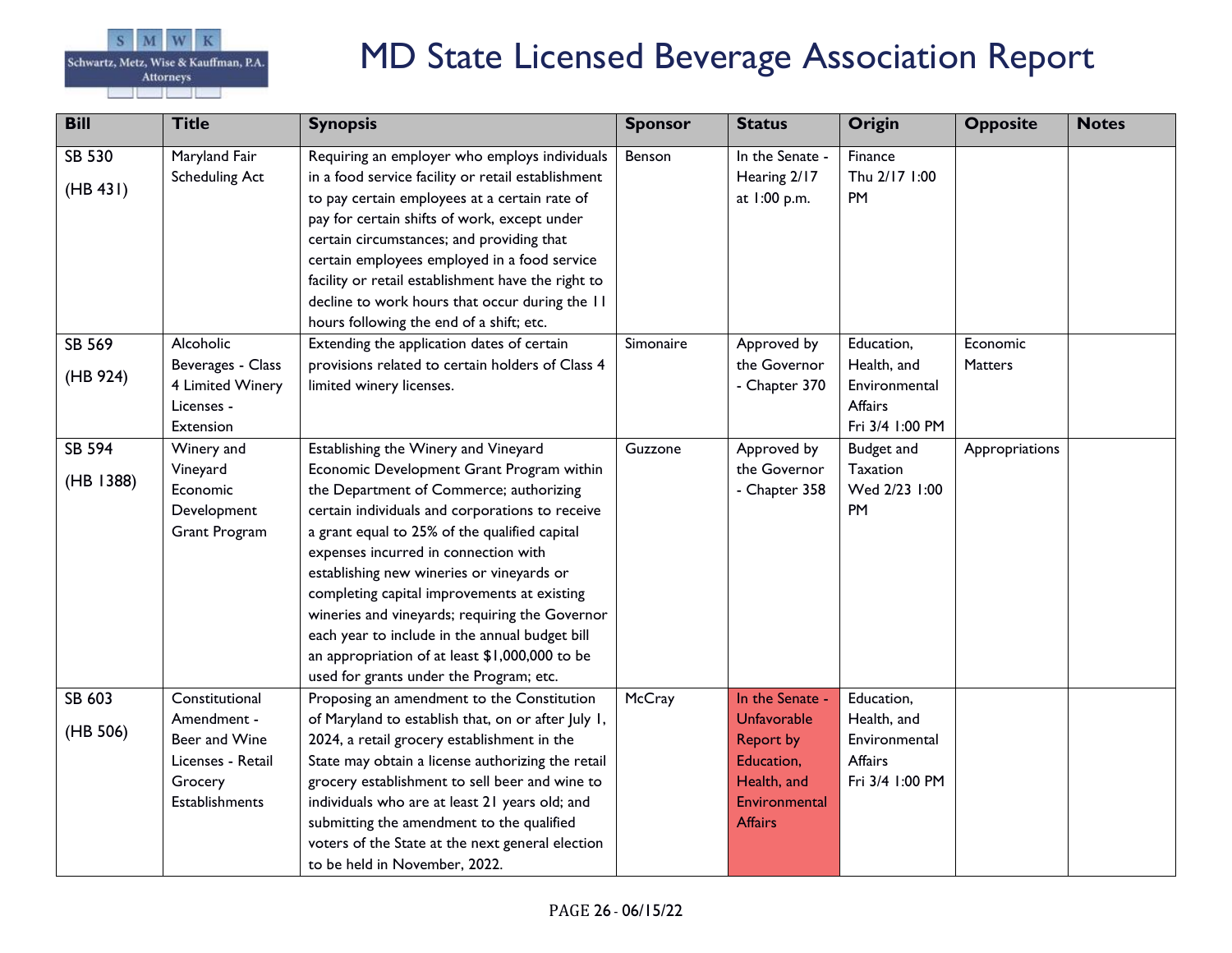

| <b>Bill</b>         | <b>Title</b>                                                                                                | <b>Synopsis</b>                                                                                                                                                                                                                                                                                                                                                                                                                                                                                                               | <b>Sponsor</b> | <b>Status</b>                                                                                                             | <b>Origin</b>                                                                   | <b>Opposite</b>            | <b>Notes</b> |
|---------------------|-------------------------------------------------------------------------------------------------------------|-------------------------------------------------------------------------------------------------------------------------------------------------------------------------------------------------------------------------------------------------------------------------------------------------------------------------------------------------------------------------------------------------------------------------------------------------------------------------------------------------------------------------------|----------------|---------------------------------------------------------------------------------------------------------------------------|---------------------------------------------------------------------------------|----------------------------|--------------|
| SB 606<br>(HB 460)  | <b>Baltimore County</b><br>- Alcoholic<br><b>Beverages Licenses</b><br>- Transfers                          | Authorizing the Board of License<br>Commissioners for Baltimore County to<br>approve the transfer of a Class B or Class D<br>license in an eligible transferor district existing<br>on a certain date to another election district<br>under certain circumstances; prohibiting the<br>Board from authorizing the transfer of more<br>than a certain number of licenses out of an<br>eligible transferor district; repealing a certain<br>transfer schedule of Class B and Class D<br>licenses from Election District 15; etc. | West           | In the House -<br><b>Third Reading</b><br>Passed with<br>Amendments<br>$(129-0)$                                          | Education,<br>Health, and<br>Environmental<br><b>Affairs</b><br>Fri 3/4 1:00 PM | Economic<br><b>Matters</b> |              |
| SB 618              | Baltimore City -<br>Alcoholic<br>Beverages - Sales<br>in Grocery Stores<br>and Supermarkets<br>- Referendum | Authorizing the Board of License<br>Commissioners for Baltimore City to issue a<br>Class A beer and light wine license to a<br>grocery store, chain store, supermarket, or<br>discount house; and submitting the Act to a<br>referendum of the qualified voters of Baltimore<br>City at the general election to be held in<br>November 2022.                                                                                                                                                                                  | McCray         | In the Senate -<br><b>Unfavorable</b><br><b>Report by</b><br>Education,<br>Health, and<br>Environmental<br><b>Affairs</b> | Education,<br>Health, and<br>Environmental<br>Affairs<br>Fri 3/4 1:00 PM        |                            |              |
| SB 645<br>(HB 1180) | <b>Wicomico County</b><br>- Alcoholic<br>Beverages -<br>Dinner Theater<br>License                           | Establishing a Class B-DT (dinner theater)<br>beer, wine, and liquor license in Wicomico<br>County and authorizing the Board of License<br>Commissioners for Wicomico County to issue<br>the license; and providing an annual license fee<br>of \$1,500.                                                                                                                                                                                                                                                                      | Carozza        | In the House -<br><b>Third Reading</b><br>Passed with<br>Amendments<br>$(131-0)$                                          | Education,<br>Health, and<br>Environmental<br><b>Affairs</b><br>Fri 3/4 1:00 PM | Economic<br>Matters        |              |
| SB 646<br>(HB1181)  | <b>Wicomico County</b><br>- Alcoholic<br>Beverages - Class<br><b>B-BF</b> (Banquet<br>Facility) License     | Establishing a Class B-BF (banquet facility) beer,<br>wine, and liquor license in Wicomico County;<br>authorizing the Board of License<br>Commissioners for Wicomico County to issue<br>the license for use by banquet facilities that can<br>accommodate the public for certain functions,<br>contain a dining room capable of serving full-<br>course meals for at least 100 individuals, and<br>have adequate public bathroom facilities; and<br>establishing a license fee of \$1,500.                                    | Carozza        | Enacted under<br>Article II,<br>Section 17(c)<br>of the<br>Maryland<br>Constitution -<br>Chapter 770                      | Education,<br>Health, and<br>Environmental<br><b>Affairs</b><br>Fri 3/4 1:00 PM | Economic<br>Matters        |              |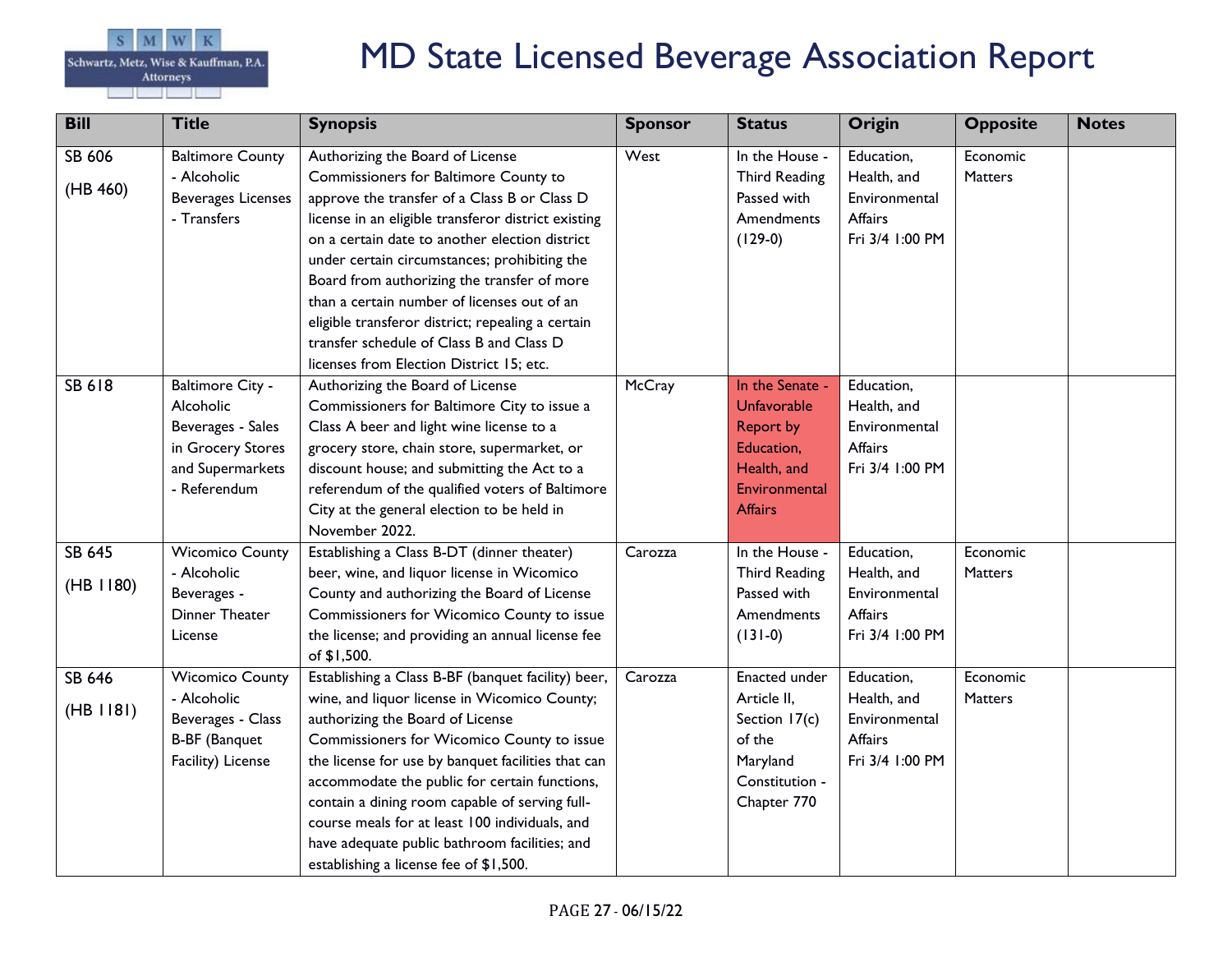

| <b>Bill</b>         | <b>Title</b>                                                                                     | <b>Synopsis</b>                                                                                                                                                                                                                                                                                                                                                                                                                                                                                                                                                                                              | <b>Sponsor</b> | <b>Status</b>                                                                                               | <b>Origin</b>                                                            | <b>Opposite</b>                                 | <b>Notes</b> |
|---------------------|--------------------------------------------------------------------------------------------------|--------------------------------------------------------------------------------------------------------------------------------------------------------------------------------------------------------------------------------------------------------------------------------------------------------------------------------------------------------------------------------------------------------------------------------------------------------------------------------------------------------------------------------------------------------------------------------------------------------------|----------------|-------------------------------------------------------------------------------------------------------------|--------------------------------------------------------------------------|-------------------------------------------------|--------------|
| SB 647<br>(HB 759)  | <b>Frederick County</b><br>- Electronic Tip Jar<br>Machines -<br>Authorization and<br>Regulation | Authorizing a person authorized to operate a<br>tip jar in Frederick County to operate an<br>electronic tip jar machine if the person obtains<br>a gaming permit for the machine from the<br>county; and authorizing the County<br>Commissioners of Frederick County to adopt<br>regulations for the operation of and issuance of                                                                                                                                                                                                                                                                            | Young          | In the House -<br>Hearing 3/30<br>at 1:00 p.m.                                                              | Budget and<br>Taxation<br>Wed 3/2 1:00<br><b>PM</b>                      | Ways and<br>Means<br>Wed 3/30 1:00<br><b>PM</b> |              |
| SB 648<br>(HB 1234) | <b>Frederick County</b><br>- Senator Ronald<br>Young Alcoholic<br>Beverages Act of<br>2022       | permits for electronic tip jar machines.<br>Repealing certain obsolete provisions of law<br>relating to temporary alcoholic beverages<br>licenses in Frederick County; repealing certain<br>duplicative requirements relating to alcohol<br>awareness and crowd control training for<br>certain licenses in the county; repealing certain<br>county residency requirements for certain<br>license holders in the county; repealing the<br>requirement that an application for an alcoholic<br>beverages license in the county include certain<br>petitions of support signed by certain<br>individuals; etc. | Young          | <b>Enacted under</b><br>Article II,<br>Section 17(c)<br>of the<br>Maryland<br>Constitution -<br>Chapter 775 | Education,<br>Health, and<br>Environmental<br>Affairs<br>Fri 3/4 1:00 PM | Economic<br><b>Matters</b>                      |              |
| SB 650<br>(HB 768)  | <b>Frederick County</b><br>- Alcoholic<br><b>Beverages Licenses</b><br>- Population              | Altering the population formula used to<br>determine the number of Class A alcoholic<br>beverages licenses that may be issued in an<br>election district in Frederick County.                                                                                                                                                                                                                                                                                                                                                                                                                                | Young          | In the House -<br><b>First Reading</b><br>Economic<br>Matters                                               | Education,<br>Health, and<br>Environmental<br>Affairs<br>Fri 3/4 1:00 PM | Economic<br><b>Matters</b>                      |              |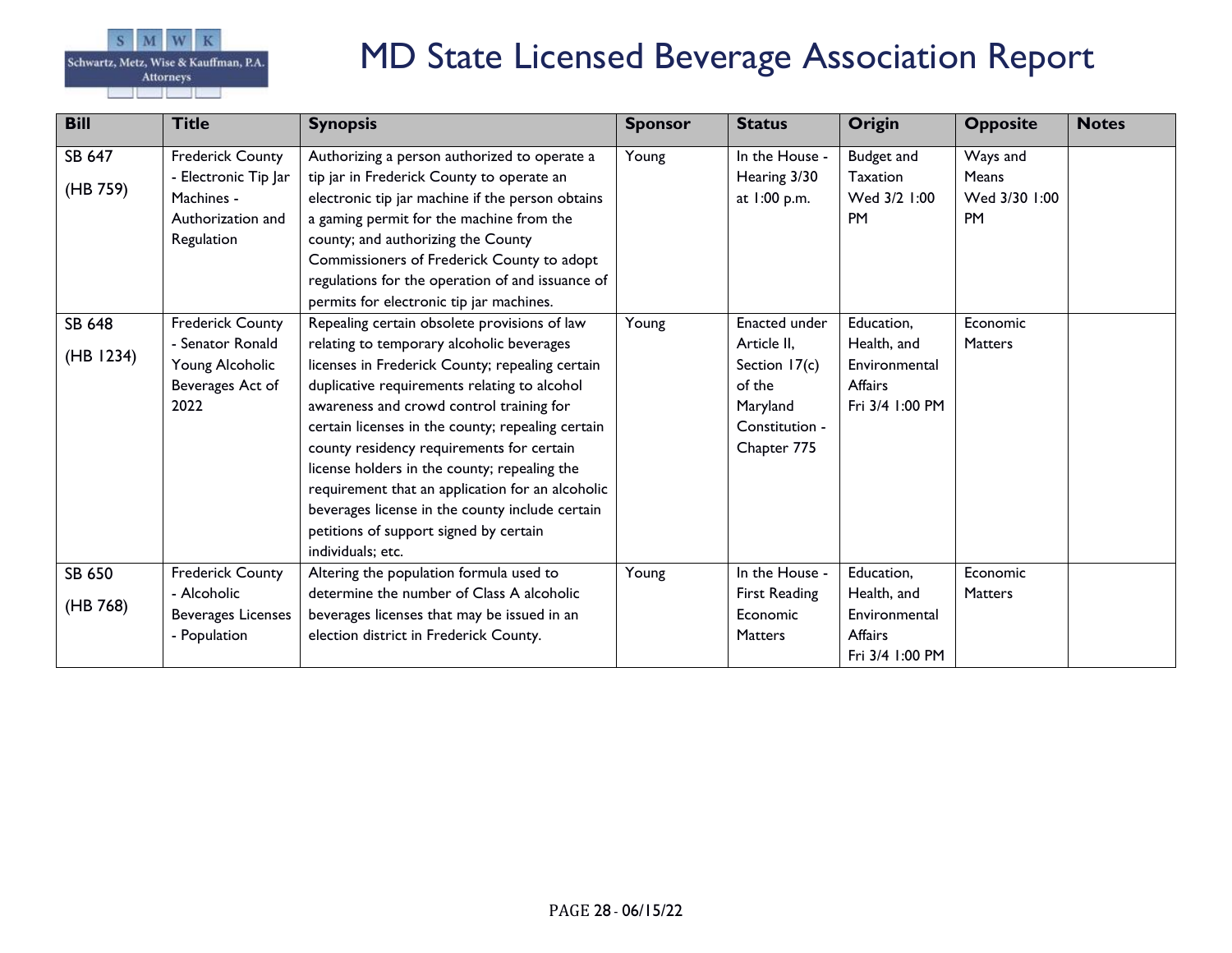

| <b>Bill</b>   | <b>Title</b>         | <b>Synopsis</b>                                   | <b>Sponsor</b> | <b>Status</b>   | <b>Origin</b>   | <b>Opposite</b> | <b>Notes</b> |
|---------------|----------------------|---------------------------------------------------|----------------|-----------------|-----------------|-----------------|--------------|
| SB 698        | Alcoholic            | Repealing the Maryland Wine and Grape             | Zucker         | Approved by     | Education,      | Economic        |              |
|               | Beverages -          | Promotion Fund and the Advisory Commission        |                | the Governor    | Health, and     | Matters; Ways   |              |
| (HB 854)      | Maryland Alcohol     | on Maryland Wine and Grape Growing;               |                | - Chapter 462   | Environmental   | and Means       |              |
|               | Manufacturing and    | establishing the Advisory Commission on           |                |                 | Affairs         |                 |              |
|               | Promotion            | Maryland Alcohol Manufacturing in the             |                |                 | Fri 3/4 1:00 PM |                 |              |
|               |                      | Department of Commerce as the successor to        |                |                 |                 |                 |              |
|               |                      | the Advisory Commission on Maryland Wine          |                |                 |                 |                 |              |
|               |                      | and Grape Growing; establishing the Maryland      |                |                 |                 |                 |              |
|               |                      | Alcohol Manufacturing Promotion Fund to           |                |                 |                 |                 |              |
|               |                      | provide grants that promote the advantages        |                |                 |                 |                 |              |
|               |                      | and attributes of State breweries, distilleries,  |                |                 |                 |                 |              |
|               |                      | and wineries and their products; etc.             |                |                 |                 |                 |              |
| <b>SB 712</b> | Consumer             | Prohibiting a person from using a scanning        | Kagan          | In the Senate - | Finance         |                 |              |
|               | Protection -         | device to scan or swipe an identification card    |                | Hearing 3/16    | Wed 3/16 1:00   |                 |              |
|               | Scanning or          | or a driver's license of an individual to obtain  |                | at 1:00 p.m.    | <b>PM</b>       |                 |              |
|               | Swiping              | the personal information of the individual;       |                |                 |                 |                 |              |
|               | Identification       | prohibiting a person from retaining, selling, or  |                |                 |                 |                 |              |
|               | Cards and Driver's   | transferring to another person any information    |                |                 |                 |                 |              |
|               | Licenses -           | collected from scanning or swiping an             |                |                 |                 |                 |              |
|               | Prohibition          | individual's identification card or driver's      |                |                 |                 |                 |              |
|               |                      | license under certain circumstances; providing    |                |                 |                 |                 |              |
|               |                      | that a violation of the Act constitutes a certain |                |                 |                 |                 |              |
|               |                      | unfair, abusive, or deceptive trade practice      |                |                 |                 |                 |              |
|               |                      | subject to certain penalties; etc.                |                |                 |                 |                 |              |
| <b>SB 721</b> | Labor and            | Increasing the State minimum wage rates in        | Waldstreicher  | In the Senate - | Finance         |                 |              |
| (HB 698)      | Employment -         | effect for certain periods of time; and repealing |                | Hearing 3/10    | Thu 3/10 1:00   |                 |              |
|               | <b>State Minimum</b> | the authority of the Board of Public Works to     |                | at 1:00 p.m.    | <b>PM</b>       |                 |              |
|               | Wage Rate -          | temporarily suspend an increase to the State      |                |                 |                 |                 |              |
|               | Acceleration         | minimum wage rate.                                |                |                 |                 |                 |              |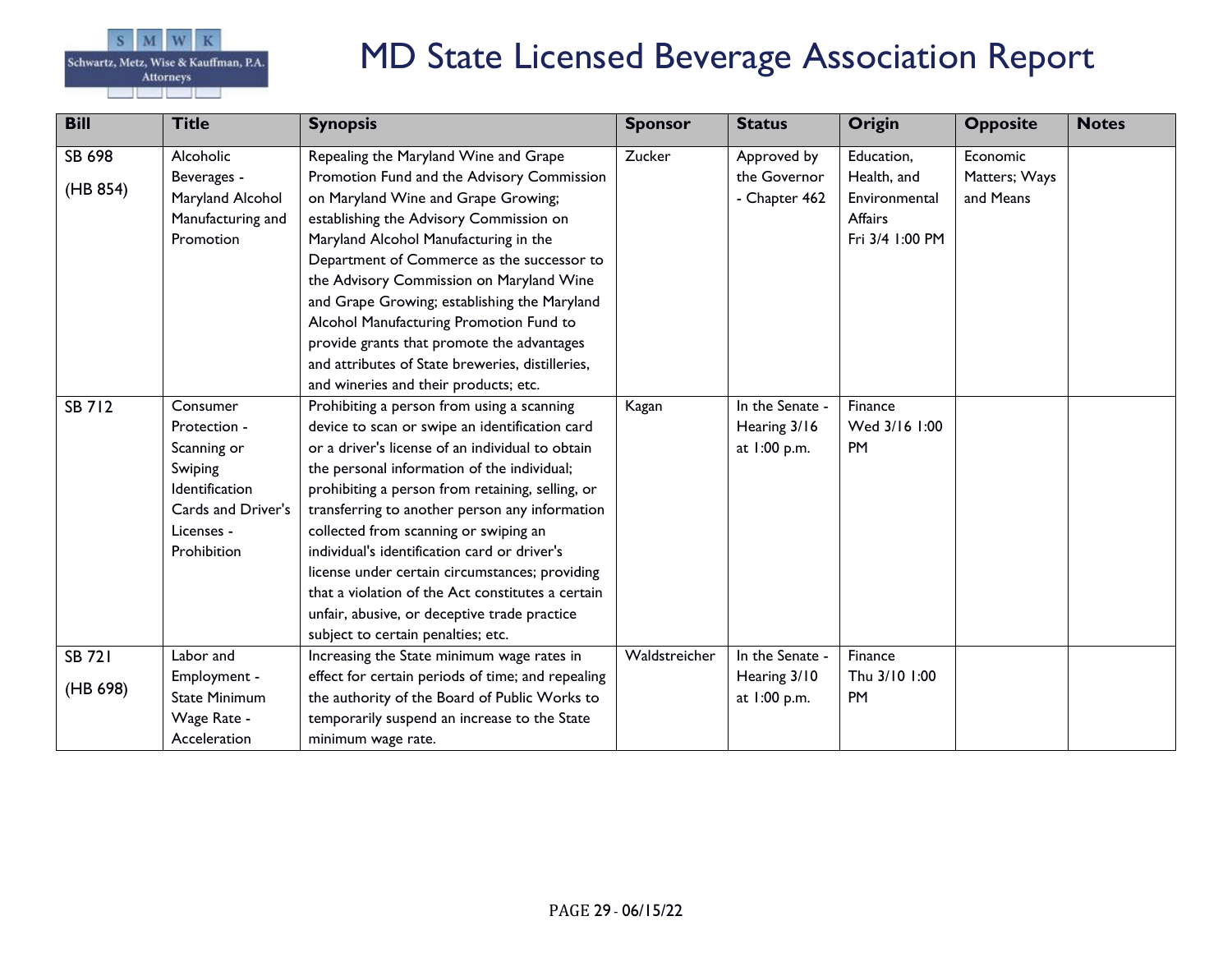

| <b>Bill</b>                | <b>Title</b>                                                                                                      | <b>Synopsis</b>                                                                                                                                                                                                                                                                                                                                                                                                                                                                                                                                                                      | <b>Sponsor</b> | <b>Status</b>                                                                                        | Origin                                                                                     | <b>Opposite</b>                                          | <b>Notes</b> |
|----------------------------|-------------------------------------------------------------------------------------------------------------------|--------------------------------------------------------------------------------------------------------------------------------------------------------------------------------------------------------------------------------------------------------------------------------------------------------------------------------------------------------------------------------------------------------------------------------------------------------------------------------------------------------------------------------------------------------------------------------------|----------------|------------------------------------------------------------------------------------------------------|--------------------------------------------------------------------------------------------|----------------------------------------------------------|--------------|
| <b>SB 757</b><br>(HB 1221) | <b>Baltimore City -</b><br>Alcoholic<br>Beverages - 40th<br>Alcoholic<br><b>Beverages District</b>                | Authorizing the Board of License<br>Commissioners for Baltimore City to issue<br>certain licenses in certain areas of the 40th<br>alcoholic beverages district in Baltimore City<br>under certain circumstances; and prohibiting<br>certain license holders in certain areas of the<br>40th alcoholic beverages district from selling<br>alcoholic beverages at certain times of day.                                                                                                                                                                                                | Hayes          | Approved by<br>the Governor<br>- Chapter 375                                                         | Education,<br>Health, and<br>Environmental<br>Affairs<br>Fri 3/4 1:00 PM                   | Economic<br>Matters                                      |              |
| <b>SB 771</b><br>(HB 1115) | <b>Baltimore City -</b><br>Alcoholic<br>Beverages -<br>Licenses and<br>Outdoor Table<br><b>Service Privileges</b> | Altering certain hours of sale, certain square<br>footage requirements, and a certain license fee<br>for the holder of a public market license in the<br>46th alcoholic beverages district in Baltimore<br>City; authorizing the Board of License<br>Commissioners for Baltimore City to waive<br>certain distance restrictions for an application<br>for the transfer of a license into a certain area;<br>repealing a provision of law authorizing the<br>Board to issue not more than two Class B<br>licenses in a certain area in the 46th alcoholic<br>beverages district; etc. | Ferguson       | Approved by<br>the Governor<br>- Chapter 373                                                         | Education,<br>Health, and<br>Environmental<br>Affairs<br>Fri 3/4 1:00 PM                   | Economic<br><b>Matters</b>                               |              |
| SB 793                     | Alcoholic<br>Beverage Tax -<br>Ready-to-Drink<br>Cocktails                                                        | Establishing the alcoholic beverage tax rates for<br>ready-to-drink cocktails is 40 cents for each<br>gallon or 10.57 cents for each liter.                                                                                                                                                                                                                                                                                                                                                                                                                                          | Guzzone        | In the Senate -<br>Hearing 3/10<br>at 1:00 p.m.                                                      | Budget and<br>Taxation<br>Thu 3/10 1:00<br><b>PM</b>                                       |                                                          |              |
| SB 965<br>(HB 1423)        | Charles County -<br>Alcoholic<br>Beverages -<br>Multiple Class B<br>Licenses                                      | Prohibiting a person from having a direct or<br>indirect interest in more than a certain number<br>of Class B-H (hotel), Class B-R (restaurant),<br>and Class B-RB (restaurant/bar) on-sale beer,<br>wine, and liquor licenses in any combination in<br>Charles County.                                                                                                                                                                                                                                                                                                              | Jackson        | Enacted under<br>Article II,<br>Section 17(c)<br>of the<br>Maryland<br>Constitution -<br>Chapter 776 | Education,<br>Health, and<br>Environmental<br><b>Affairs</b><br>Tue 3/15 1:00<br><b>PM</b> | Economic<br><b>Matters</b><br>Thu 3/31 1:00<br><b>PM</b> |              |